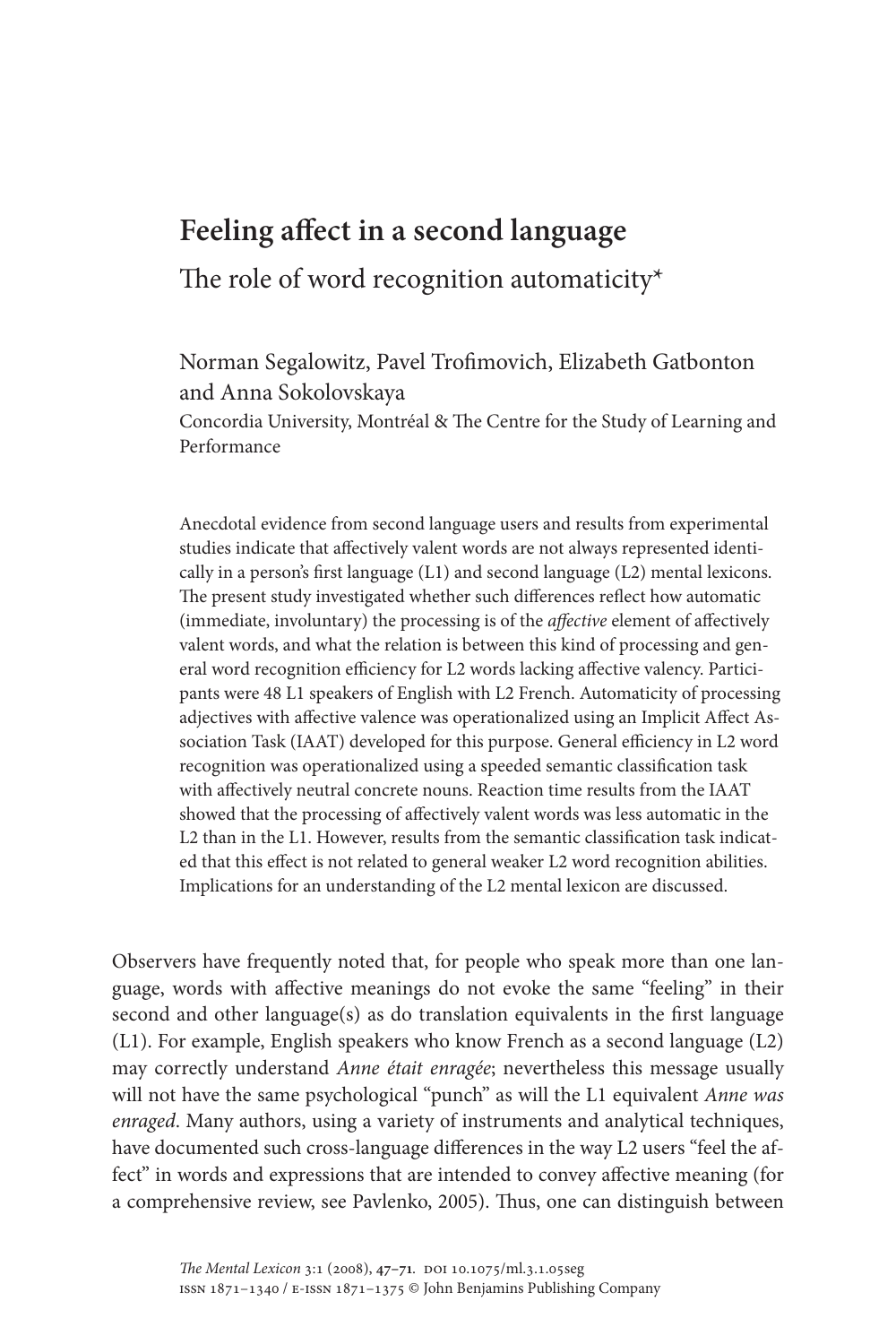processing that results in knowing cognitively something about the affective valence of a word's meaning (e.g., knowing that the meaning conveys positive or negative affect) and processing that results in *experiencing* something associated with the affective meaning (e.g., a valence response or feeling something related to the positive or negative valence). Most highly functional but not fully fluent L2 users will know that the L2 word for enraged has negative valence but they will not necessarily experience a negative valence response as compellingly as they do in the L1. The study reported here investigates one factor that may underlie this language difference.

The literature cites many examples of speakers who claim that L2 words often lack the nuances they would like to convey, nuances more precisely communicated in the L1 (see Pavlenko, 2005, and Wierzbicka, 1999, for analyses of subtle crosslanguage meaning differences). Sometimes, however, the problem is that otherwise appropriate L2 words appear to lack the affective spark felt in corresponding L1 words. For many speakers, such situations can be inconvenient (or worse — annoying and frustrating), especially when they would like to give full expression to deeply felt emotions (e.g., in the heat of an argument; Dewaele, 2006). Beyond being inconvenient, however, such L1-L2 differences can have serious consequences. An obvious example is in health-related communication. People in therapy or undergoing medical examination need to fully understand their health professionals who, in turn, need to understand their patients (e.g., Jacobs, Chen, Karliner, Agger-Gupta, & Sutha, 2006). Moreover, health professionals also need to be able to communicate compassionately (making appropriate use of affective language) with their patients and be understood by them, particularly when providing palliative care, grief counseling, or suicide prevention. Failure to use or respond appropriately to affectively valent words can have significant, even disastrous, consequences for patients in such situations.

A great deal of the research on the processing of emotional and affective language has focused on demonstrating the existence of L1-L2 differences in how L2 users experience such language and in identifying the conditions under which such differences manifest themselves (e.g., Altarriba, 2003, 2006; Altarriba & Bauer, 2004; Anooshian & Hertel, 1994; Dewaele & Pavlenko, 2002; Gonzalez-Reigosa, 1976; Pavlenko, 2002). The present study aimed at investigating whether the degree of automatic processing of the affective valence of L2 words might be implicated in such differences. Because most bilinguals do not generally process L2 words as automatically as they do L1 words (Favreau & Segalowitz, 1983; Segalowitz & Hulstijn, 2005), it is possible that they specifically do not experience a valence response to L2 words as automatically. The result would be that such L2 words lack the affective immediacy or impact of their more automatically processed L1 counterparts. In other words, L2 words would not feel as compellingly positive or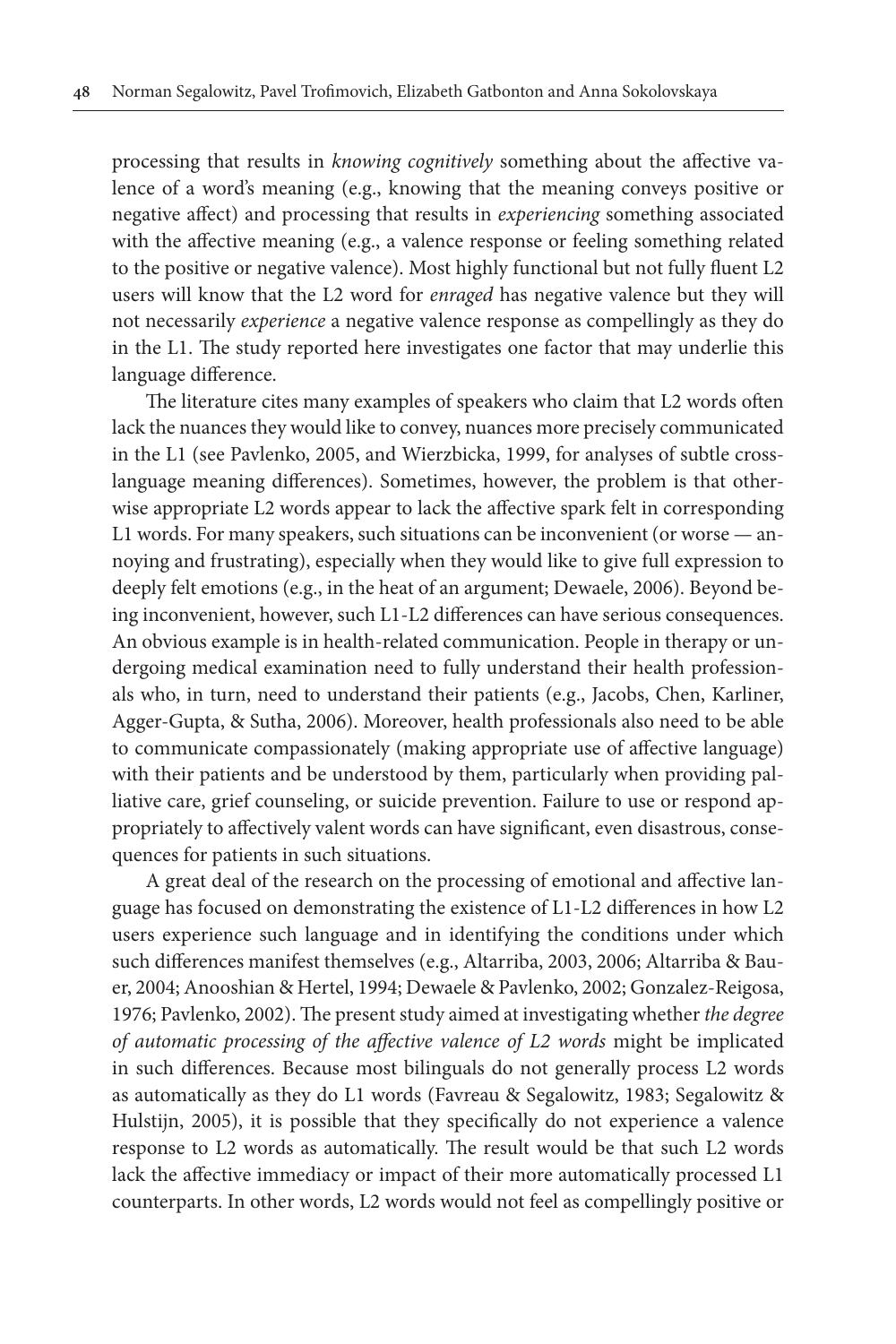negative even though their meanings and valence can be correctly recognized. To investigate this language difference in how strongly people register affective valence, the present research focused only on well-known adjectives that can be used to describe people, such as warm or angry. It did not focus on other types of words that are emotion-laden or that have affective connotations in certain contexts, such as expletives and racial, ethnic or religious epithets because such words are likely to require additional levels of cultural knowledge for proper comprehension.

A major goal of the present research was to measure the degree to which the affective valence of L1 and L2 adjectives *automatically* elicits a response in L2 users. For this, we created a special task — the Implicit Affect Association Task (IAAT), described more fully later. In addition, we used an Animacy Judgment Task to assess the general efficiency of L2 lexical access for concrete nouns, where affective valence was irrelevant. By comparing performance on the two tasks it was possible to see if there is a link between general lexical access proficiency and the more specific processing of affective valence. Before describing these tasks, however, we first discuss the logic of the IAAT more fully.

On an intuitive and informal level, it is easy to see that the following linguistic expressions for describing people all refer to something affectively positive: generous, gentle, loyal, pleasant, virtuous, welcoming, wise. Likewise, the sight of a person smiling or laughing will normally evoke, in an immediate way, a mental representation of the situation as having positive affective valence (e.g., that the person just seen is happy at this moment). Thus, encountering either the words or faces leads one to think something positive (e.g., this person is good; this person feels good now; Wierzbicka, 1999). That is, the mental representations evoked by the words generous, gentle, loyal, etc. on the one hand and by the happy/smiling face on the other share underlying positive affective valence. By contrast, the representations evoked by these same words and the sight of a sad or depressed person will evoke representations with different affective valence.

On a more formal and systematic level, Wierzbicka (1999) has written extensively about the subtle similarities and differences existing across languages and cultures in the ways affectively valent and other words are used (see also Goddard & Wierzbicka, 2002; Wierzbicka, 1992, 1996, 1998, 1999, especially pp. 273–307). Wierzbicka and her colleagues have developed a Natural Semantic Metalanguage consisting of some 50–60 semantic primitives (e.g., good, bad, feel, think) for characterizing the meanings of words in different languages and the interpretation of events (e.g., smiling faces) in ways that highlight important similarities and differences in meaning, including affect, across languages and cultures. Others have proposed other ways of capturing the affective content of word meaning. These methods range from linguistic analyses such as those offered by Johnson-Laird and Oatley (1989), to psychological measures of connotative meaning such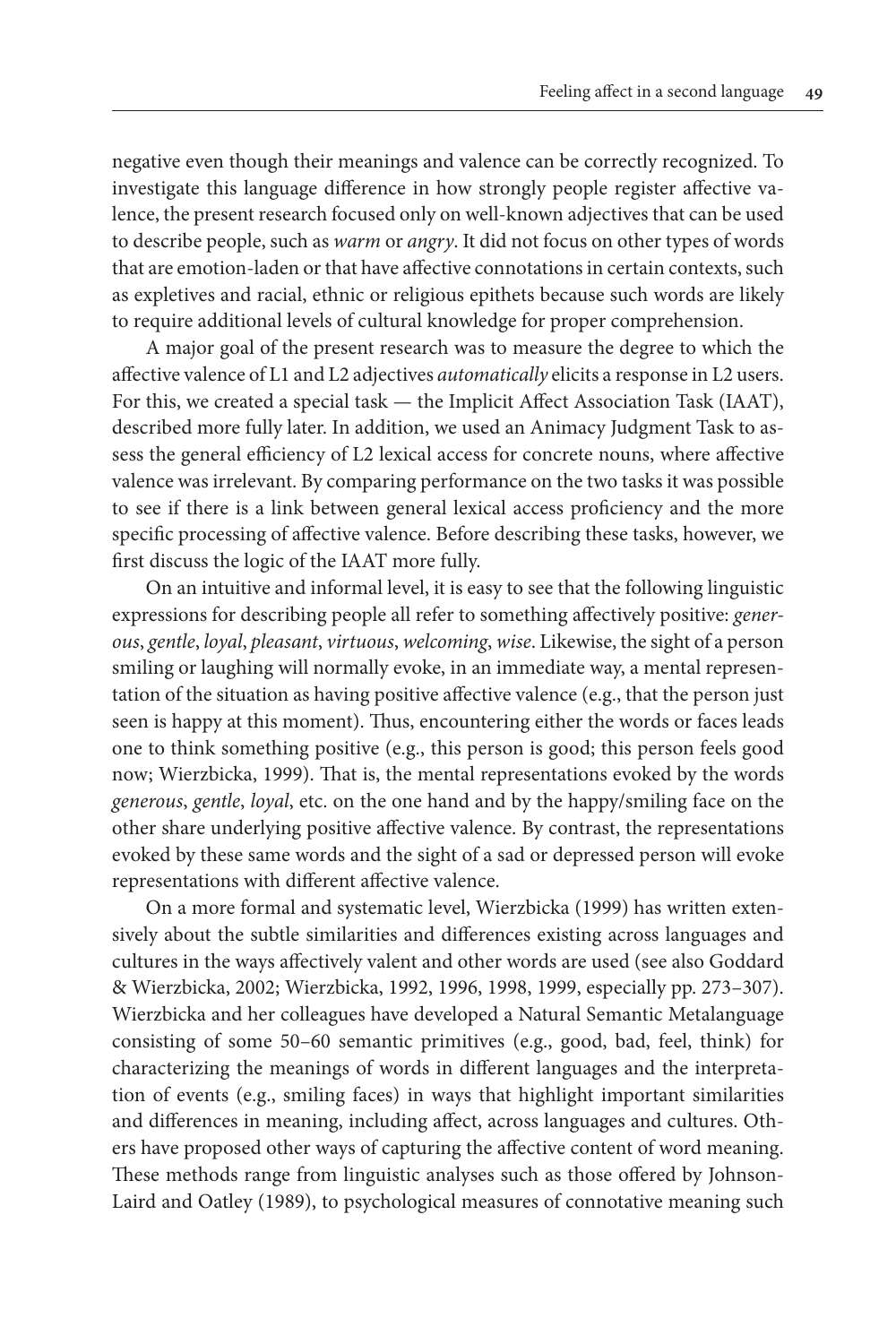as Osgood's semantic differential (Osgood, Suci, & Tannenbaum, 1957; used more recently by Koriat, Levy-Sadot, & Edry, 2003), to factor analytic and multi-dimensional scaling analyses (Morgan & Heise, 1988), to word association tasks (e.g., Altarriba, Bauer, & Benvenuto, 1999) and physiological measures (e.g., Harris, Ayçiçeği, & Gleason, 2003; Harris, Gleason, & Ayçiçeği, 2006). For purposes of the present research, however, such formal analyses are not necessary. It is sufficient to acknowledge that, broadly speaking, some expressions used to describe people will include elements of positive affect embedded in their core meanings whereas others will include elements of negative affect. Similarly, the way people encode visually perceived events of someone laughing or crying will include elements of positive or negative affect, respectively, in the representations created at the time of the experience.

The IAAT was designed to quantify the degree of sharing of affective valence by two different categories of stimuli (i.e., pictures, words) embedded within the same block of trials. The basic logic of the task is similar to the Implicit Associations Test used in social psychology (Greenwald, McGhee, & Schwartz, 1998; see also De Houwer, 2001, and De Houwer & Eelen, 1998), with primed lexical decision tasks (Favreau & Segalowitz, 1983; Neely, 1977), with process dissociation tasks (Jacoby, 1991), and with the emotional Stroop task (Sutton, Altarriba, Gianco, & Basnight-Brown, 2007), among others. All these tasks assess automatic processing by revealing the operation of immediate and involuntary processing mechanisms (Ferguson & Bargh, 2003). To illustrate, in one condition of the IAAT used here, participants saw a randomly ordered series of photographs of faces, which they had to categorize as "happy" or "sad" by pressing a reaction time panel. Interleaved with these picture trials were word trials in which they saw written expressions such as "the gentle boy" or "the worried mother" that had to be categorized as "positive" or "negative". In the incongruent condition, the participants had to press, as quickly as possible, one reaction time panel for negative expressions on word trials and for happy faces on picture trials, and the other reaction time panel for positive expressions on word trials and for sad faces on picture trials.

It was expected that there would be implicit associations between the positive linguistic expressions and the happy faces and between the negative linguistic expressions and the sad faces. The associations are *implicit* because, from the point of view of the participant, there are no explicitly declared a priori connections between the picture and word trials. The particular stimulus-response mappings just described are, however, *incongruent* because one response is both for stimuli that have positive valence (happy faces) and for stimuli that have negative valence (the negative expressions), and vice versa for the other response. The valence response to the word stimulus was expected to associatively evoke the matching valence response to pictures, thereby giving rise to a competing motor response. The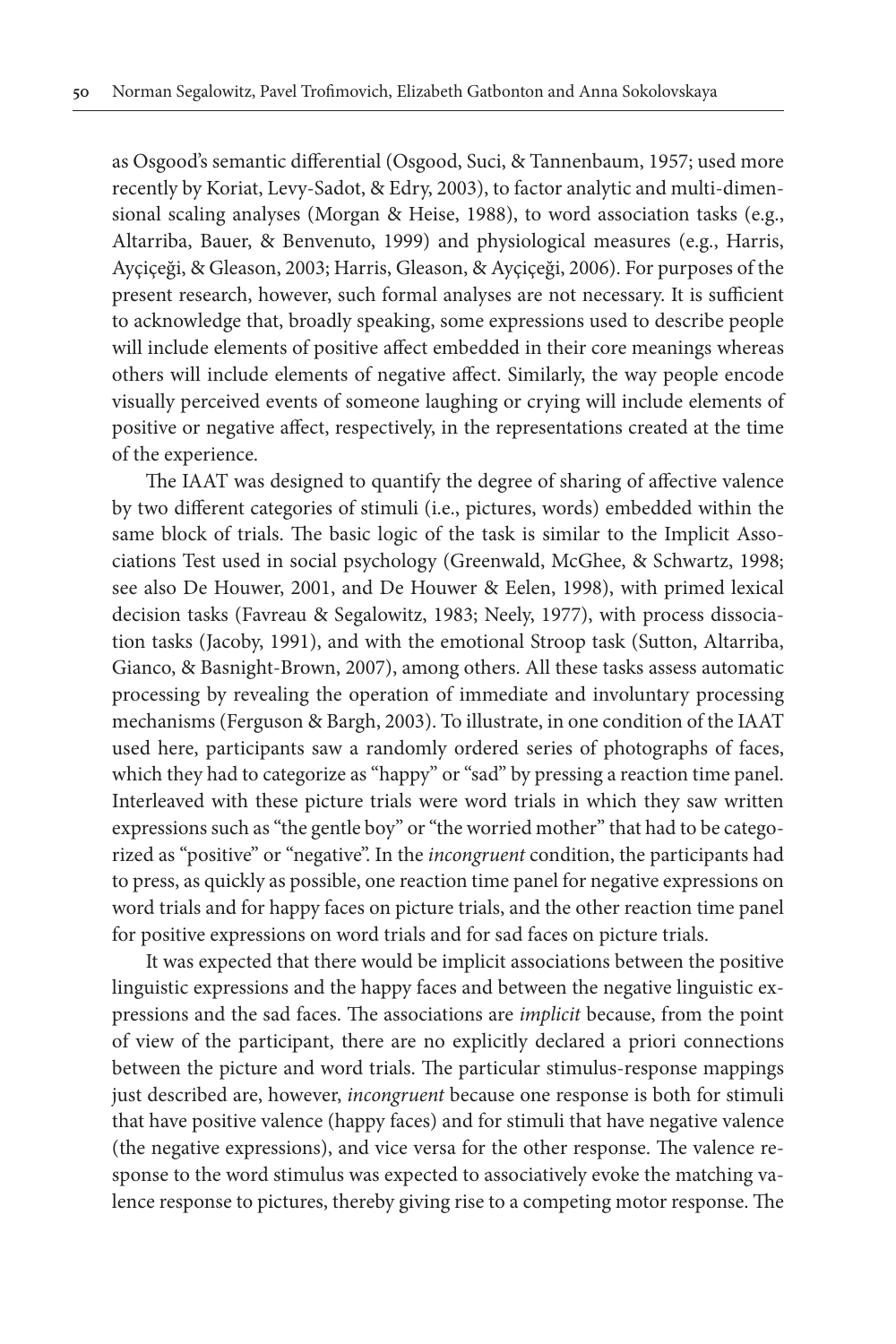ensuing response selection conflict takes time to resolve, resulting in slower-thannormal reaction times relative to a *neutral* (control) condition. The magnitude of this interference (degree of slowing) provides evidence for the automatic nature of these valence responses. The interference indicates that the valence responses to words and pictures interact with each other, evidence of immediate, relatively involuntary (automatic) processing. The participants' intention is to perform as quickly as possible, and the slowing down takes place despite these intentions. To obtain converging evidence that the interference effects in the incongruent condition truly reflect the impact of unintentional processing, a congruent condition was included where the stimulus-response mapping was arranged to produce facilitation or speeding up of responses relative to the neutral condition. The IAAT was conducted in the both the L1 (English) and the L2 (French) to permit comparison of the automatic nature of affective valence processing across the two languages.

A related hypothesis was that the ability to automatically process the affective valence of word meaning would be related to how efficiently a person is able to recognize word meaning in general (lexical access), with more efficient L2 lexical access being associated with more automatic processing of the affective elements of meaning. To measure the efficiency of general word recognition, we used the Animacy Judgment Task described in Segalowitz and Frenkiel-Fishman (2005). This is a speeded two alternative forced choice task (2AFC) in which participants saw a target expression on the screen (e.g., THE BED) which they had to categorize as quickly as possible as a living or nonliving item. Stimuli were commonly known concrete nouns that referred to living or nonliving objects, and thus provided an independent measure of general lexical access ability.

As in Segalowitz and Frenkiel-Fishman (2005), mean RTs for animacy judgments in L1 and L2 were obtained in separate blocks for each participant. The L2 RTs were then regressed against the L1 RTs and the residuals saved. These residuals provide an L2-specific RT measure of lexical access proficiency (speed), that is, the proficiency of lexical access after taking into account individual differences in general cognitive abilities involved in lexical access and in motor response characteristics that would affect RT in the L1 as well. This measure serves as an index of L2 lexical access proficiency that is independent of the IAAT measure insofar as the Animacy Judgment task involves different stimuli (concrete nouns) and a different task (non-affective, animacy judgment).

In summary, the present research was motivated by the following hypotheses. First, it was hypothesized that in both the L1 and L2 conditions of the IAAT, RTs on incongruent word trials would be significantly slower than RTs on the congruent word trials, and that response times on neutral trials would be intermediate. This pattern would reflect the operation of interference and facilitation effects due to the way affective elements of meaning were shared across words and pictures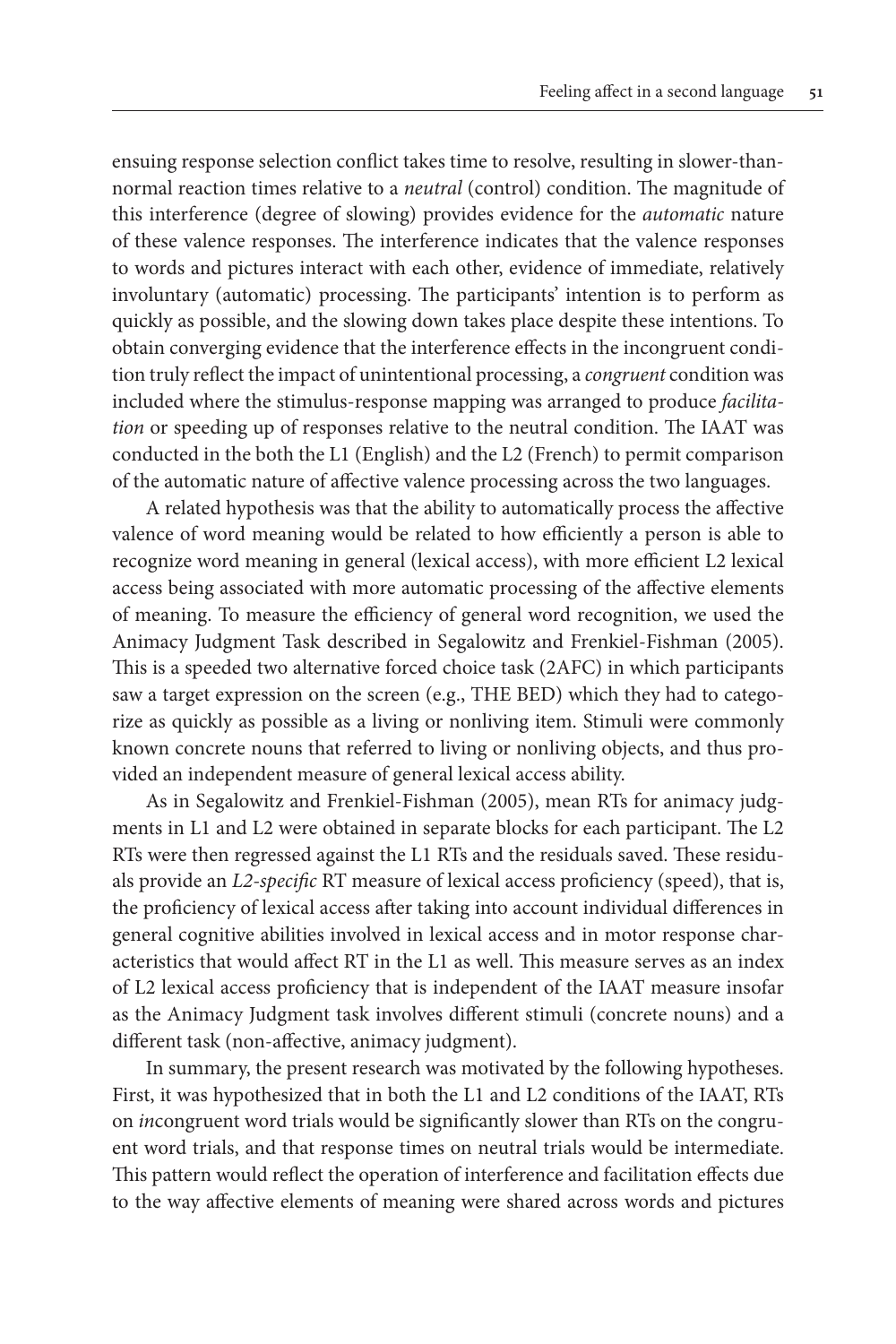implicated in response selection. Second, it was hypothesized that there would be a language by congruency interaction effect, whereby incongruent-neutral difference slopes in the L1 would be steeper (indicating greater departure from performance in the neutral condition) than in the L2, reflecting the stronger and more automatic processing of the affective element of word meaning in the L1 than in the L2. Finally, it was hypothesized that automatic activation of the affective elements of word meaning in the L2 would be associated with proficiency of general L2-specific lexical access, as reflected in residualized measure of speed of L2 word recognition in the Animacy Judgment task.

#### **Method**

#### Participants

The original pool of participants consisted of 53 native speakers of English, L2 speakers of French. After removal of data from 5 outlier participants, as described in the Results section below, the mean age of the final sample of 48 was 25.7 years  $(SD=7.81, \text{range}=20-54)$ , consisting of 30 females and 18 males. The participants had non-fluent, moderate to high level ability in French as an L2 as determined by a self-report language background questionnaire that included 5-point Likert type scales on abilities in each language, where  $1=no$  ability at all and  $5=native-like$ *ability*. The overall mean self-rating for speaking English (L1) was 5.0 (SD=0) and for speaking French (L2) was 3.52 (SD = .77),  $t(47) = 13.28$ ,  $p < .001$ . None of the participants was currently studying French as an L2 and all used French as an L2 to a greater or lesser extent in daily activities in Montréal where the research was conducted. All but two of the participants were university students. All reported normal or corrected-to-normal vision and no physical disabilities.

#### Materials

The animacy judgment task. In each language, the test stimuli for the animacy judgment task were 32 animate and 32 inanimate concrete nouns plus four warmup animate and four warm-up inanimate nouns (see Appendix A). Words were selected for being likely to be known by moderate (non-fluent) speakers of either language (as confirmed by pilot testing). The English and French words presented to a given participant were never translation equivalents. Nouns were always preceded by a definite or indefinite article (the/a/an; le/la/un/une) to enhance both the English/French character of the stimuli and the noun interpretation of the English words (out of context, some English nouns can be read as verbs; e.g., hammer).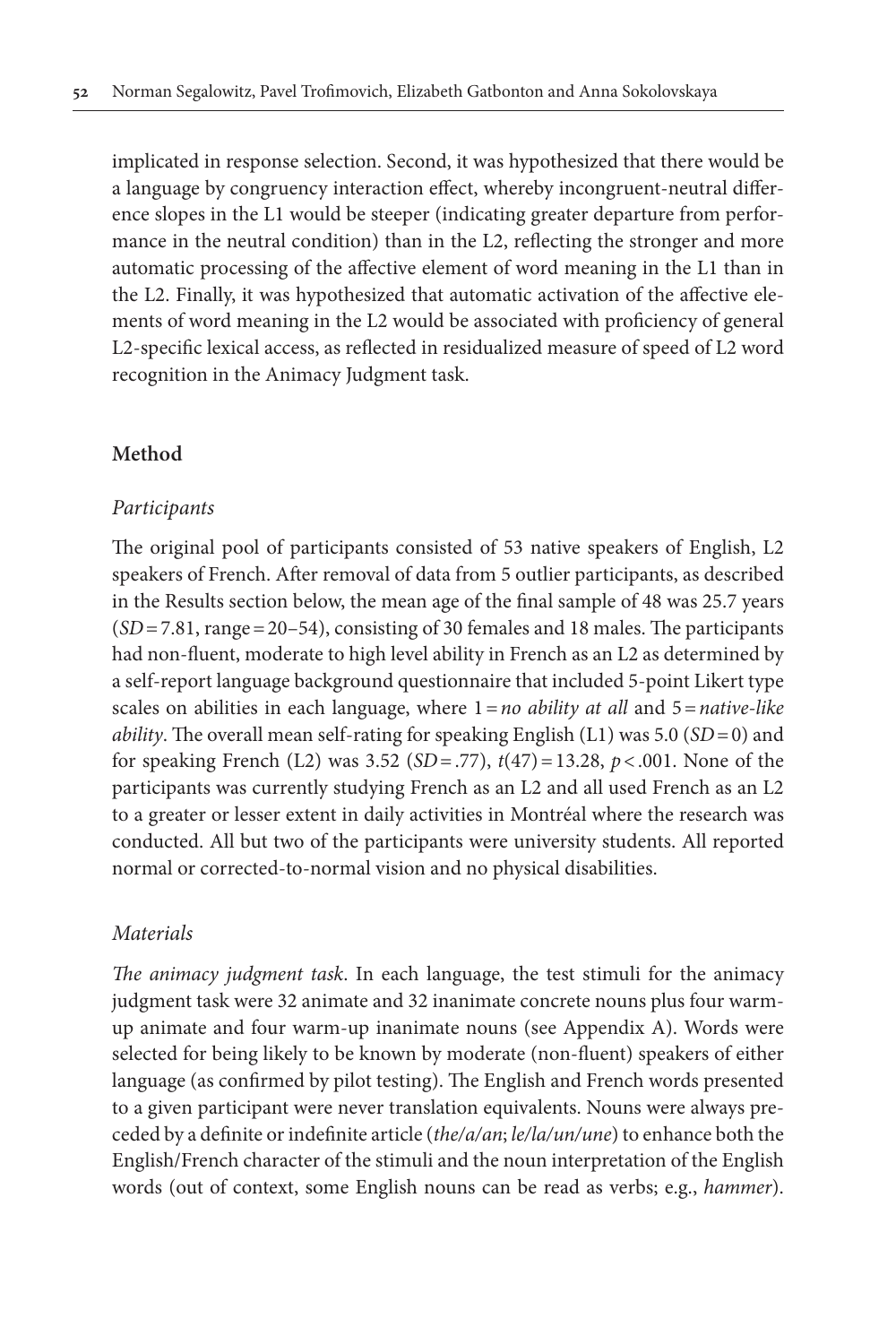The use of definite and indefinite articles was equated across animate and inanimate nouns. The sequencing of animate and inanimate trials was random with the restriction that successive trial pairs were counterbalanced to prevent response priming or interference biases. Finally, there was also a 72-trial training condition involving simple letter-digit recognition. Stimuli for this task were the digits 2, 3, 4, 5, 6, 7, 8, 9 and the letters B, F, J, K, H, M, N, and P. This training task familiarized the participants with the speeded 2AFC procedure.

Implicit affective association task (IAAT). The word stimuli used in this study are listed in Appendix B. They are drawn from two categories of items: 16 English adjectives that normally have affective positive valence and 16 English adjectives that normally have negative affective valence. These adjectives were combined with the nouns to form noun phrases such as a tiresome boy and a gentle child. From these word lists, two subsets of eight positive and eight negative noun phrases were created in each language making it possible to present to a given participant expressions in English and in French without using adjectives that were translation equivalents. The L2 words were chosen on the basis that they would be well known to moderate speakers of French, as confirmed by pilot testing. The English words were matched, as translation or near-translation equivalents or similar category words.

Picture stimuli. There were three categories of picture stimuli: 16 color pictures of happy and sad, ethnically diverse faces — with male/female and old/young faces fully counterbalanced across the happy and sad subsets; 16 pictures of readily recognizable whole and broken objects — cup, eye glasses, cell phone, pencils, with two whole and two broken exemplars of each; 16 pictures of food and tools — two exemplars each of apple, banana, celery, onion, and hammer, pliers, saw, and vise grip. The two exemplars of a given object differed in terms of the vantage point from which the photo was taken and, in the case of broken objects, the arrangement of the pieces.

The picture and word stimuli were combined into three English and three French sets as follows. Faces-Word set: Each set consisted of eight happy and eight sad faces in a random sequence alternating with eight positive and eight negative expressions in a quasi-random manner to produce a sequence of 32 items. The sequencing was such that pictures of happy and sad faces preceded positive and negative expressions equally often. Objects-Word set: A similar 32-item pictureword sequence was constructed using the pictures of eight whole and eight broken objects with eight positive and eight negative expressions. Neutral Picture-Word set: Finally, a similar 32-item picture-word sequence was constructed using the pictures of eight food and eight tools with eight positive and eight negative expressions. Pictures of foods and tools preceded positive and negative expressions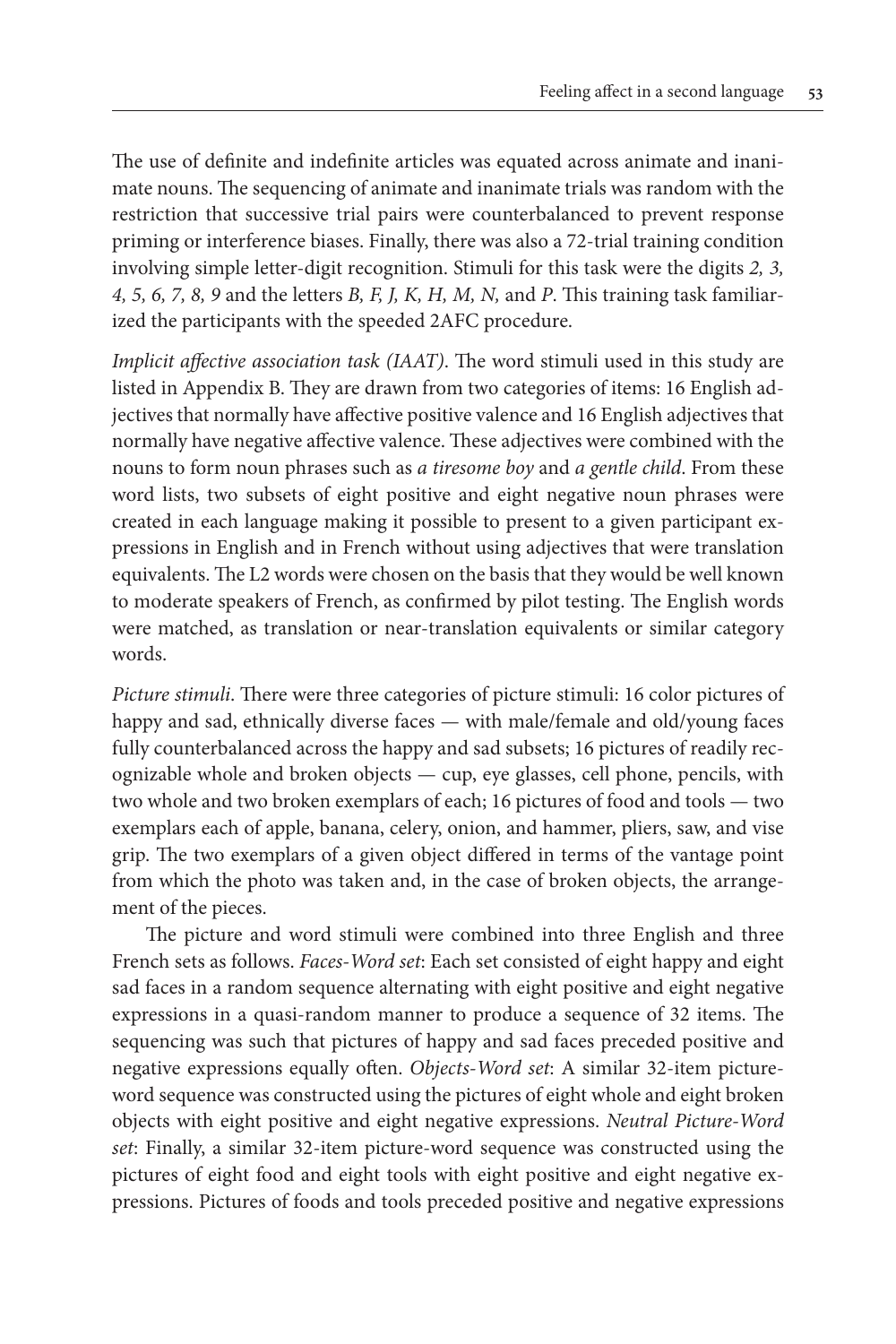equally often. The first five trials (three picture and two word trials) in each set served as warm-up trials, leaving 14 experimental word trials.

## Design

The IAAT part of the study conformed to a  $3 \times 2$  factorial design with the factors being Congruency (congruent, incongruent, neutral) and Language (L1 [English], L2 [French]), with each condition occurring as a separate block of trials. For all participants, the neutral condition involved the Neutral Picture-Word set. For half the participants, the congruent condition involved the Faces-Word set and the incongruent condition involved Objects-Word set, whereas for the other half the sets were reversed. The design of the Animacy Judgment Task conformed to a simple 2-factor design (L1 vs. L2) with separate blocks of trials for each language.

## Apparatus

Stimuli were presented on a Macintosh G4 iBook with a 15-inch screen. The response panel was a numeric keypad. The experiment was programmed in PsyScope, V.1.2.5 PPC (Cohen, MacWhinney, Flatt, & Provost, 1993).

## Procedure

The participants first completed a demographic and language background questionnaire and then performed two computer tasks: the Animacy Judgment Task and the Implicit Affect Association Task. The session lasted from 45 to 60 minutes and participants were either paid or given partial course credit for their collaboration. The general testing procedure was as follows. Each participant performed the various tests in two separate language blocks, either L1 followed by L2 or the reverse, counterbalanced across participants, and always in the same order across conditions for a given participant. The tasks were administered as follows.

First, participants did the three parts of the Animacy Judgment Task in the following order: training trials (letter-digit identification); animacy judgment test trials in English (or French); animacy judgment test trials in French (or English). Each part consisted of a speeded two-alternative forced choice (2AFC) task in which participants had to judge whether a stimulus belonged to one category or another. In the training part, they had to decide if the stimulus presented on the computer screen was a digit or a letter by pressing the left or right key respectively, using the index fingers of each hand. There were 72 training block trials. In the test trials they had to judge whether an article-noun stimulus (e.g., THE BED) referred to something living or nonliving by pressing the right or left key respectively. There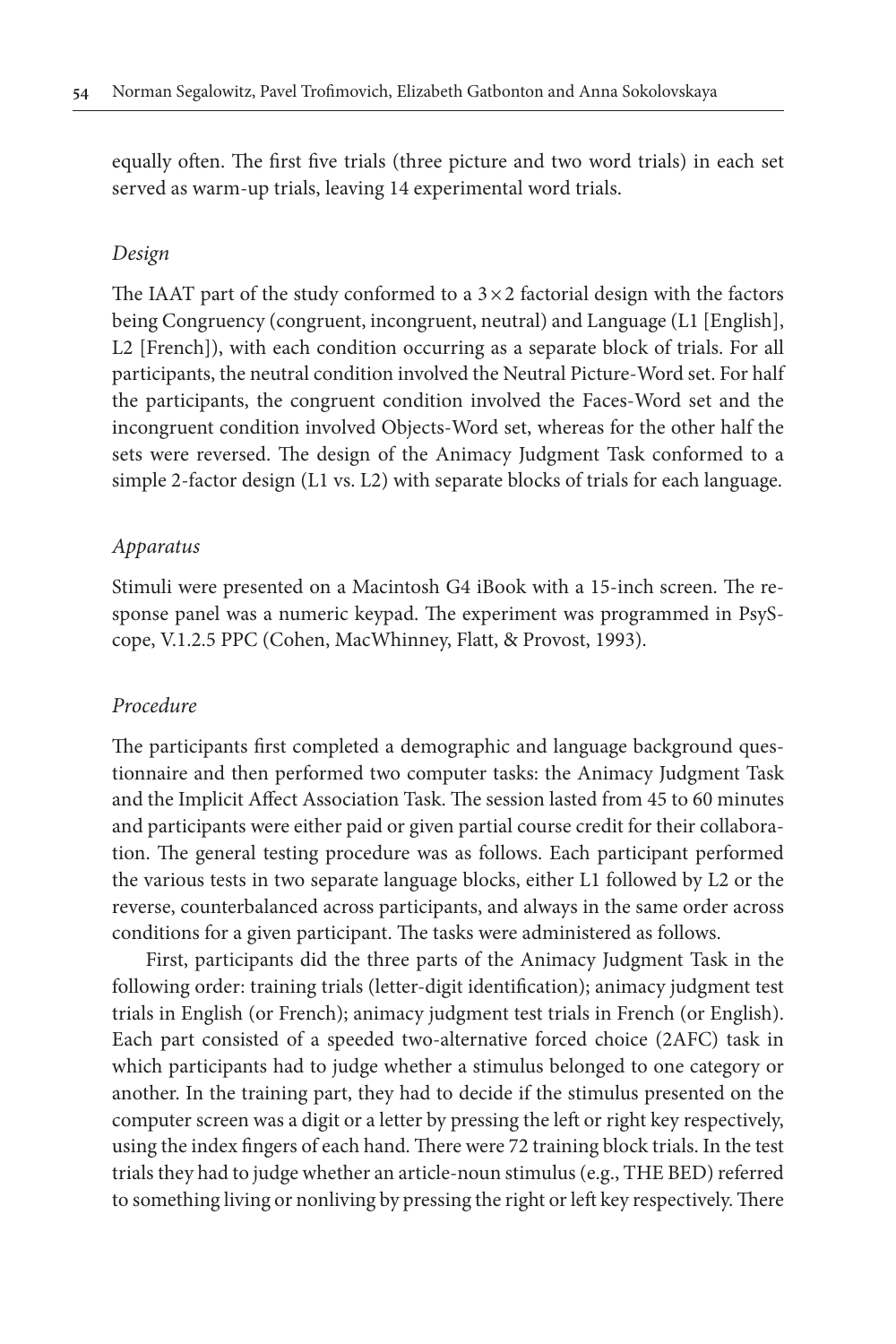were eight warm-up trials and 64 randomly ordered test trials in each test block. Participants were instructed to respond as quickly as possible without sacrificing accuracy. Deadline to respond was 3000 ms. When the participant made an error, the computer generated an audible feedback signal and there was a 450 ms delay inserted before the onset of the next trial.

Next, participants did the different parts of the Implicit Affect Association Task as follows. To avoid additional cognitive challenges that would be introduced by language shifts, they did all the neutral, congruent and incongruent conditions in one language and then the three conditions again in the other language. The sequence of events within a language block was the following: familiarization by reading a printed set of the word stimuli, followed by a block of word training trials, followed by the neutral condition, followed by the congruent and incongruent conditions, with the order of the latter two counterbalanced across participants. Word training consisted of 32 randomly ordered speeded-2AFC trials with the word stimuli only, to train participants on which hand to use for the positive and negative responses. For each of the neutral, congruent and incongruent conditions, the sequence was first a training block of 32 trials with pictures only, followed by a test block of 32 trials with alternating picture/word stimuli (all trials



**Figure 1.** Sequence of presentations in one block (in one language only) of the Implicit Affect Association Task.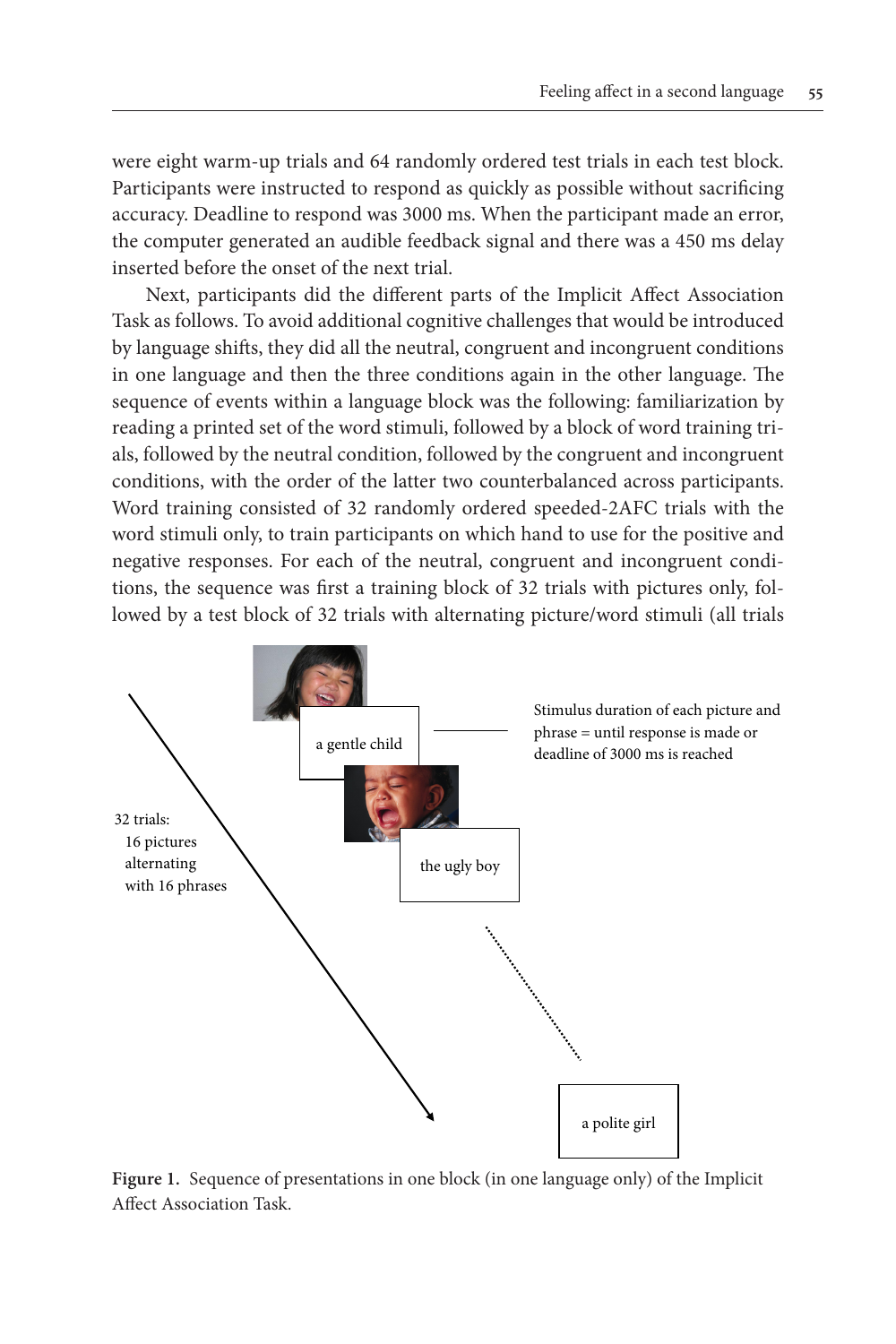randomly ordered). The first five trials (picture-word-picture-word-picture) were warm-up trials. Figure 1 shows the sequence of stimulus presentation for a given test condition. Participants were instructed to respond as quickly as possible without sacrificing accuracy. A new stimulus came up for the next trial as soon as the participant responded. Deadline to respond was 3000 ms. A computer-generated audible feedback signal was given after every trial to indicate whether the response was correct or incorrect.

On each test trial, the participants responded to a picture (e.g., a sad face) and then to a noun phrase (e.g., a gentle child) on alternating picture/word trials. On picture trials, they had to press a reaction time key to classify the item shown (happy/sad face; whole/broken object; tool/food). On word trials, they had to judge whether the noun phrase referred to something positive or negative. On word trials in all conditions, half the participants had to press the right panel on positive trials and the left panel on negative trials, and the reverse for the other participants. On picture trials in the congruent condition, they responded by pressing the same panel for happy faces (or whole objects) as for positive noun phrases and the other panel for sad faces (or broken objects), the same as for negative noun phrases. In contrast, on incongruent trials, they responded by pressing the same panel for whole objects (or happy faces) as for negative noun phrases and the other panel for broken objects (or sad faces), the same as for positive noun phrases. On neutral trials, they responded by pressing one panel for food items and the other for tool items (counterbalanced across participants).

#### **Results**

The alpha level for significance was set at .05. Unless otherwise indicated, all tests were two-tailed, and for all analyses,  $N=48$ . Only data from correct trials were submitted to analysis. The RT data for each participant were first winsorized to reduce the impact of extreme fast or slow responses in a given condition. For this, in each sub-condition, the fastest and slowest 10% of a participant's RTs on correct trials were replaced with next closest RT.

Of the 53 participants recruited, five yielded outlier RTs indicating facilitation in the incongruent condition relative to the congruent condition of the IAAT and so their data were removed from subsequent analyses, leaving a sample of 48. Finally, inspection of the data revealed no differences in RTs between the older and younger participants.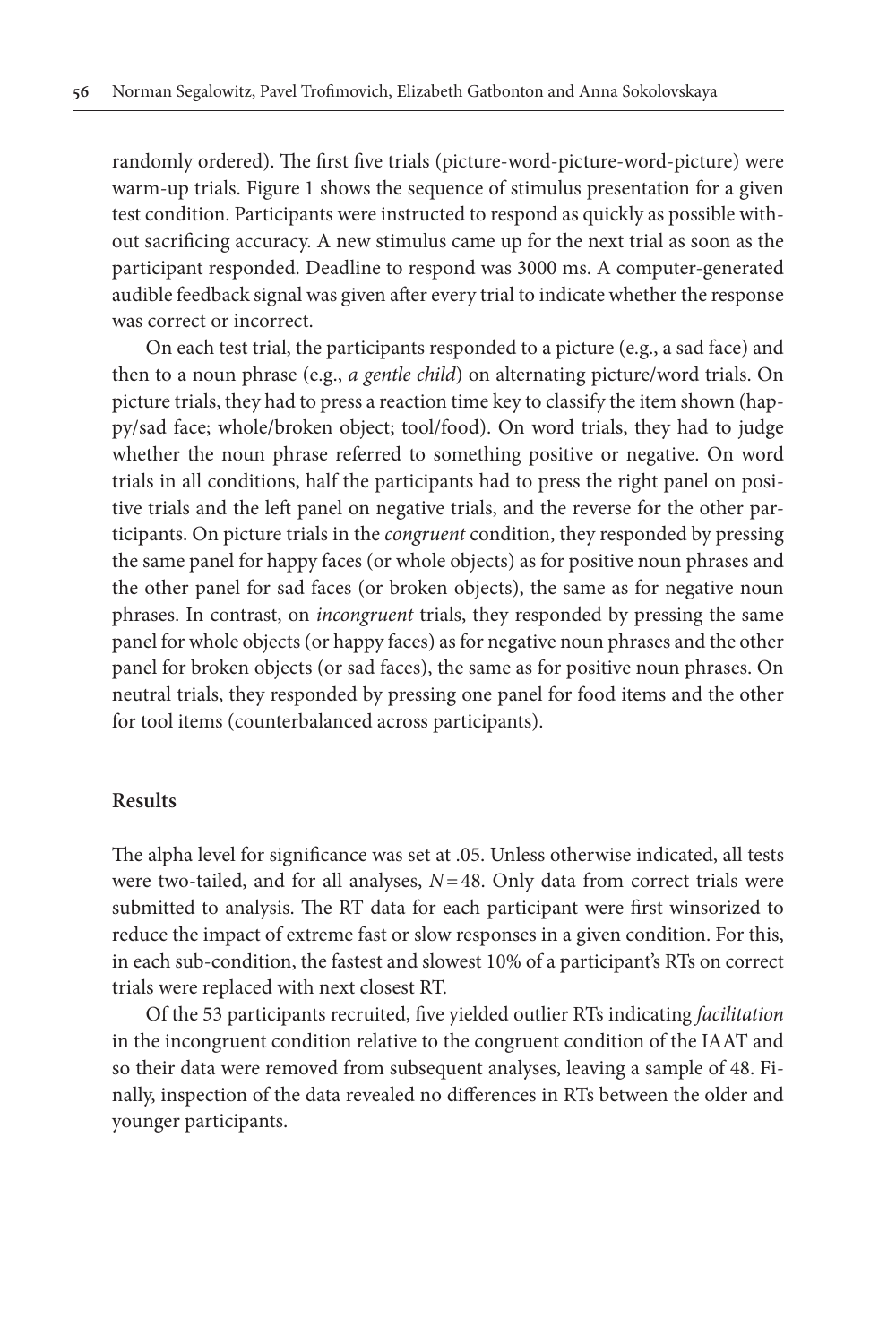#### Implicit Affect Association Task

The mean RTs and standard deviations from the IAAT condition for correct responses on word trials are presented in Table 1 for each sub-condition, along with accuracy (percent correct). The data for picture trials are also reported in Table 1 for completeness, but they were not further analyzed statistically, as only the word trial data were relevant to the hypotheses motivating this research.

Inspection of the accuracy data (percent correct) showed that performance levels were high, and that participants had no difficulty classifying the word or picture stimuli correctly. The accuracy data for word stimuli were submitted to a  $2 \times 3$  repeated measures analysis of variance (ANOVA) with the factors being Language (L1, L2) and Congruency (congruent, incongruent, neutral) in order to determine whether there were any differences in accuracy by condition. The only significant effect was for congruency,  $F(1, 47) = 4.72$ ,  $p < .04$ , partial  $\eta^2 = .092$ , indicating that accuracy was slightly worse in the incongruent condition (93.5%) than in the other two conditions (95.4%, 95.0%). These differences, however, were not considered meaningful.

The RTs for correct trials were submitted to a  $2\times 3$  repeated measures ANOVA with the factors being Language (L1, L2) and Congruency (congruent, incongruent, neutral). The analysis yielded a significant language effect,  $F(1, 47) = 12.90$ ,  $MSE = 62,758.758$ ,  $p < .001$ , partial  $\eta^2 = .215$ , reflecting the faster RTs in L1 than in L2. There was also a significant linear,  $F(1, 47) = 127.428$ ,  $MSE = 91,850.455$ ,  $p < .001$ , partial  $\eta^2 = .731$ , and a significant quadratic,  $F(1, 47) = 22.46$ ,  $MSE = 47,777.988$ ,  $p$  < .001, partial  $\eta$ <sup>2</sup> = .323, effect for congruency, reflecting the generally fastest RTs

| <b>Language Condition</b>               |           | L1 (English)    |          | L <sub>2</sub> (French) |                 |          |  |
|-----------------------------------------|-----------|-----------------|----------|-------------------------|-----------------|----------|--|
|                                         | $RT$ (ms) | (SD)            | %Correct | $RT$ (ms)               | (SD)            | %Correct |  |
| <b>Implicit Affect Association Task</b> |           |                 |          |                         |                 |          |  |
| Condition                               |           |                 |          |                         |                 |          |  |
| Word Trials                             |           |                 |          |                         |                 |          |  |
| Neutral                                 | 992       | $(235.57)$ 95.0 |          | 1151                    | $(337.58)$ 95.1 |          |  |
| Congruent                               | 903       | $(204.02)$ 97.1 |          | 1006                    | $(205.33)$ 93.6 |          |  |
| Congruency effect                       | 89        |                 |          | 145                     |                 |          |  |
| Incongruent                             | 1421      | $(413.76)$ 93.9 |          | 1476                    | $(455.46)$ 93.1 |          |  |
| Incongruency effect                     | 429       |                 |          | 325                     |                 |          |  |
| Picture Trials                          |           |                 |          |                         |                 |          |  |
| Neutral                                 | 604       | $(69.85)$ 97.3  |          | 610                     | $(90.68)$ 97.7  |          |  |
| Congruent                               | 768       | $(102.26)$ 95.5 |          | 787                     | $(112.65)$ 95.4 |          |  |
| Incongruent                             | 791       | $(140.79)$ 96.1 |          | 774                     | $(109.52)$ 95.3 |          |  |

**Table 1.** Mean reaction times (RT), standard deviations (SD) and accuracy as percent correct in the six word and six picture conditions of the implicit affect association task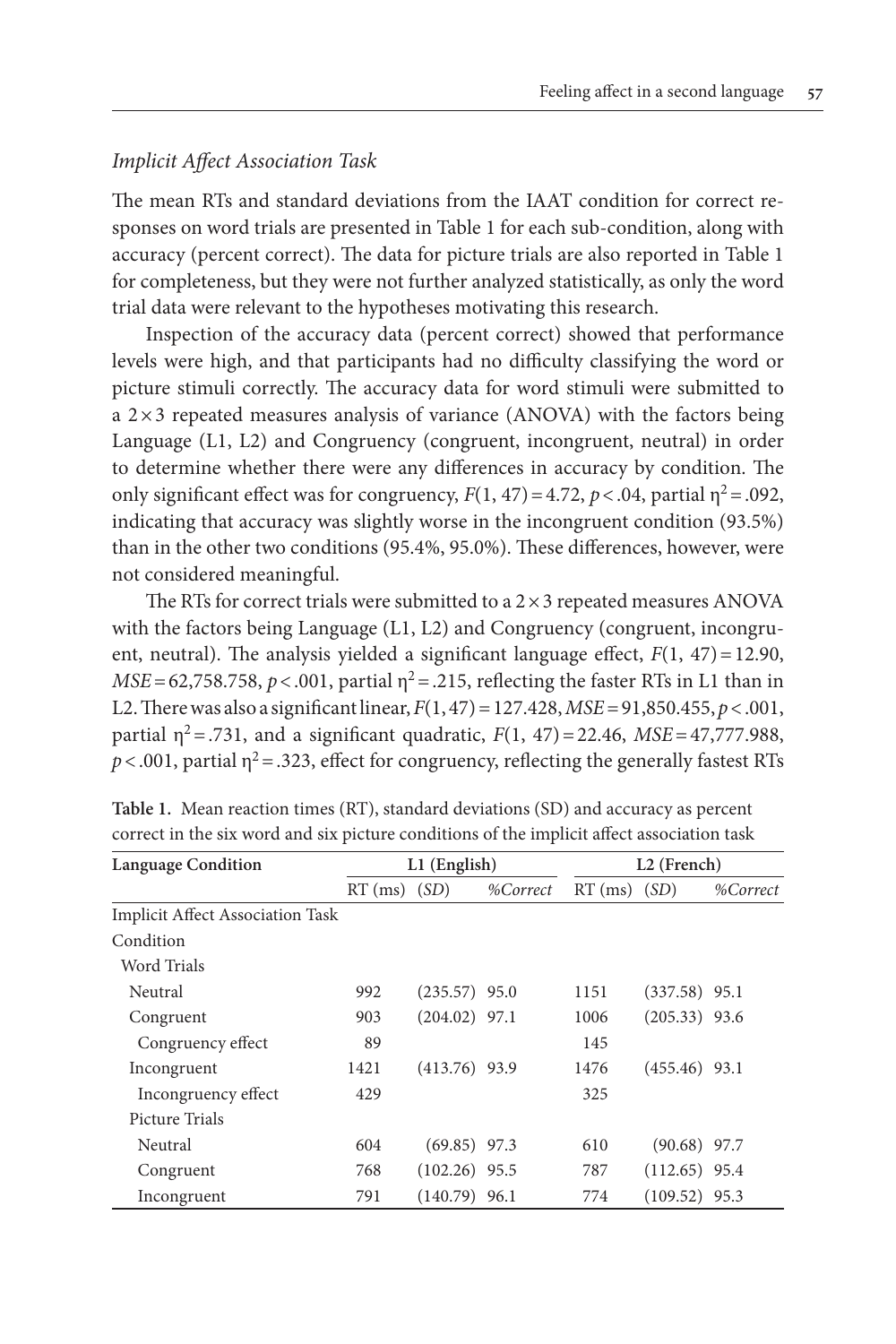for congruent trials, intermediate RTs for neutral trials and slowest RTs for incongruent trials. There was a significant quadratic interaction effect between language and congruency,  $F(1, 47) = 8.09$ ,  $MSE = 12,552.321$ ,  $p = .007$ , partial  $\eta^2 = .147$ . This last result indicates that the relationship between the three congruency conditions was different for the L1 and the L2. This interaction is explored next.

The main hypotheses concerned the relationship between performance on the incongruent trials relative to the neutral trials, and performance on the congruent trials relative to the neutral trials. For this reason, the data were resubmitted to two separate  $2 \times 2$  repeated measures follow-up ANOVAs.

The first follow-up analysis examined performance on the incongruent trials relative to the baseline neutral trials. The factors were Language (L1, L2) and Congruency (incongruent, neutral). The analysis yielded a significant language effect,  $F(1, 47) = 6.91$ ,  $MSE = 79,815.057$ ,  $p < .02$ , partial  $\eta^2 = .128$ , reflecting faster RTs in L1 than in L2. There was also a significant congruency effect,  $F(1,47) = 91.78$ ,  $MSe$ =74,098.031,  $p$  < .001, partial  $\eta^2$  = .661, reflecting slower RTs in the incongruent condition than in the neutral condition. Finally, there was a significant interaction effect between language and congruency,  $F(1,47) = 5.33$ ,  $MSE = 24,351.106$ ,  $p = .03$ , partial  $\eta^2 = .102$ , indicating a greater incongruent-neutral difference in the L1 (English) (428 ms) than in the L2 (French) (324 ms).

Because this interaction was an underadditive effect (i.e., there was smaller RT difference in the more difficult L2 condition), the data were further analyzed to explore a possible alternative interpretation of the results to reduced automatic processing. It is theoretically possible that the smaller incongruent-neutral difference in the L2 reflected some amount of parallel processing in which the response selection conflict associated with the incongruent condition was partially resolved in parallel with the ongoing slow processing of the L2 stimulus. Such parallel processing could mask the true extent of the time needed to resolve this conflict. This could mean that, compared to the L1 condition, less of the observed total RT in the L2 condition is actually spent on resolving the interference caused by the incongruency, thereby posing a challenge to the automatic processing explanation.

One way to examine whether this concern applies to the present data is to compare the pattern of results between faster and slower responders in the L2 condition. If the underadditive effect truly reflects parallel processing rather than weaker interference from the response selection conflict, then the slower responders should show a greater underadditive effect than the faster responders in the L2 because the former would presumably need more time to resolve the response conflict than the latter. For this analysis, the participants were divided into three equal groups ( $n=16$  in each subgroup), with an analysis done to compare the fastest against the slowest subgroup to maximize the contrast, based on RTs in the neutral condition, because these RTs reflected basic processing time for the stimuli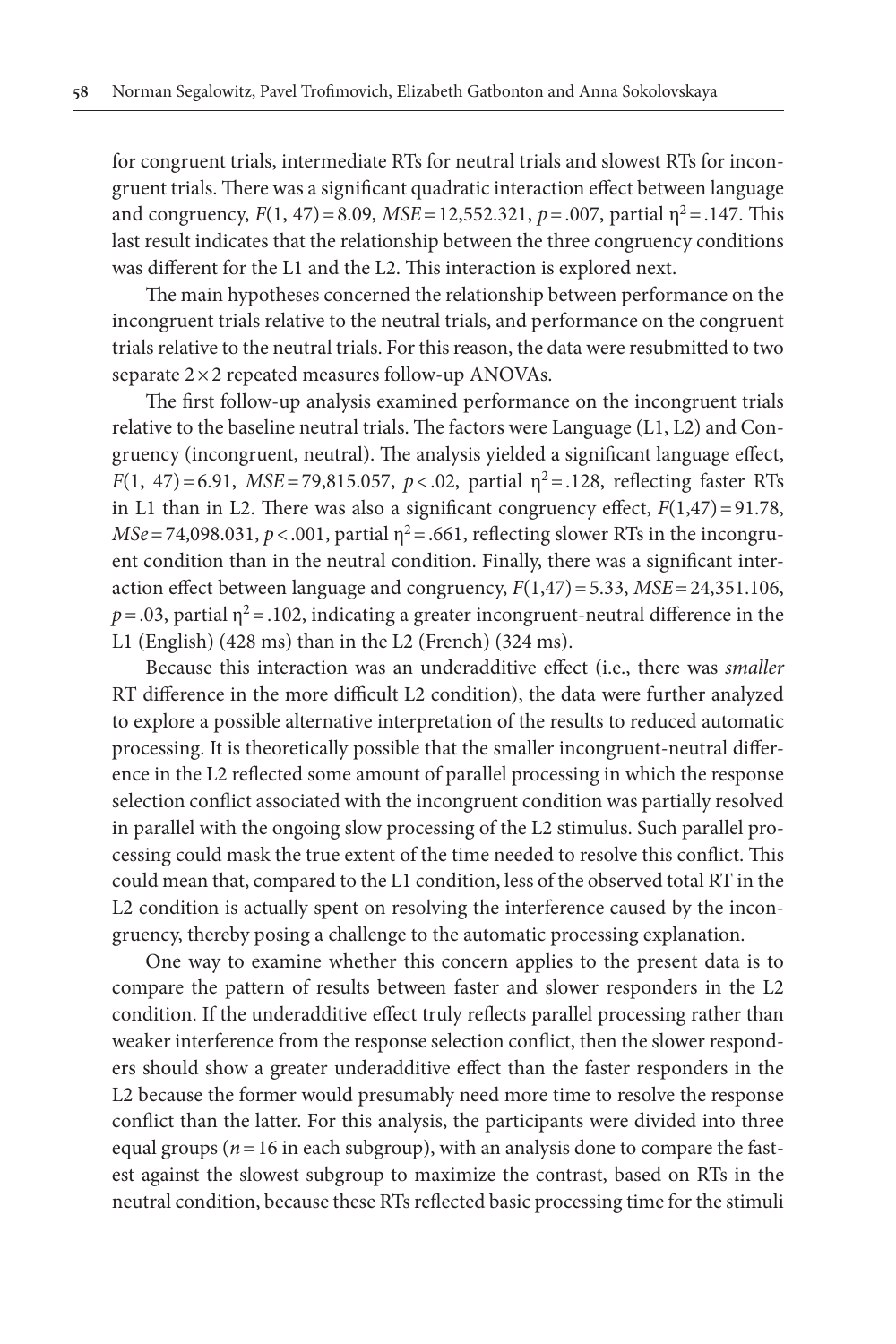in the absence of an incongruity effect. This analysis yielded the following mean L2 RTs: Slow responders: neutral=1535 ms  $(SD=312.07)$ ; incongruent=1916  $(SD=501.83)$ ; Fast responders: neutral = 881 ms  $(SD=77.53)$ ; incongruent = 1234 ms  $(SD=199.52)$ . That is, the slow responders showed, if anything, a greater L2 incongruity effect (incongruent-neutral difference), and therefore, a smaller underadditive effect, than the fast responders (381 vs. 353 ms, respectively,  $n.s.$ ), a difference in the opposite direction from that expected under a parallel processing interpretation of the original interaction effect. This result strengthens the interpretation of the language by congruency interaction given earlier, namely, that there was a weaker interference effect in the L2 compared to the L1, and not more parallel processing to overcome the interference effect during the slower processing of the L2 word stimuli.

The second follow-up analysis examined performance on the congruent trials relative to the baseline neutral trials. The factors were Language  $(L1, L2)$  and Congruency (congruent, neutral). The analysis yielded a significant language effect,  $F(1, 47) = 28.24$ ,  $MSE = 29,368.247$ ,  $p < .001$ , partial  $\eta^2 = .375$ , again reflecting the faster RTs in L1 than in L2. There was a significant congruency effect,  $F(1,47) = 15.21$ ,  $MSE = 43,494.177$ ,  $p < .001$ , partial  $\eta^2 = .245$ , reflecting the faster RTs in the congruent condition than in the neutral condition. There were no other significant effects.

#### Animacy Judgment Task

Mean RTs, coefficients of variation  $(CV)$  (discussed in detail below) and percent error (PE), and their corresponding standard deviations (SD) for correct trials from the animacy judgment are presented in Table 2. RTs in L1 (English) were significantly faster than in L2 (French),  $t(47) = -8.042$ ,  $p < .001$ , and the CVs in English were significantly smaller than in French,  $t(47)=-3.311$ ,  $p < .003$ , indicating L1 dominance insofar as lexical access time in the L1 was both faster and more stable than in the L2, as expected. L1 and L2 RTs correlated significantly with each other ( $r = .688$ ,  $p < .0001$ ) indicating that over 47% of the variance in the L2 RTs was accounted for by variance in the L1 RTs. To obtain an RT measure for each participant that was specific to L2 performance, the L2 RTs were regressed against

**Table 2.** Mean reaction times  $(RT)$ , intra-individual coefficient of variation  $(CV)$ , the corresponding standard deviations (SD), and percent error (PE) for performance in the English (L1) and French (L2) conditions of the animacy judgment task.

| <b>Language Condition</b> | $RT$ (ms) | (SD)  |      | (SD)  | PЕ   |
|---------------------------|-----------|-------|------|-------|------|
| $L1$ (English)            | 739       | (105) | .202 | .069) | 2.75 |
| L <sub>2</sub> (French)   | 851       | .131) | .235 | 062)  | 7.16 |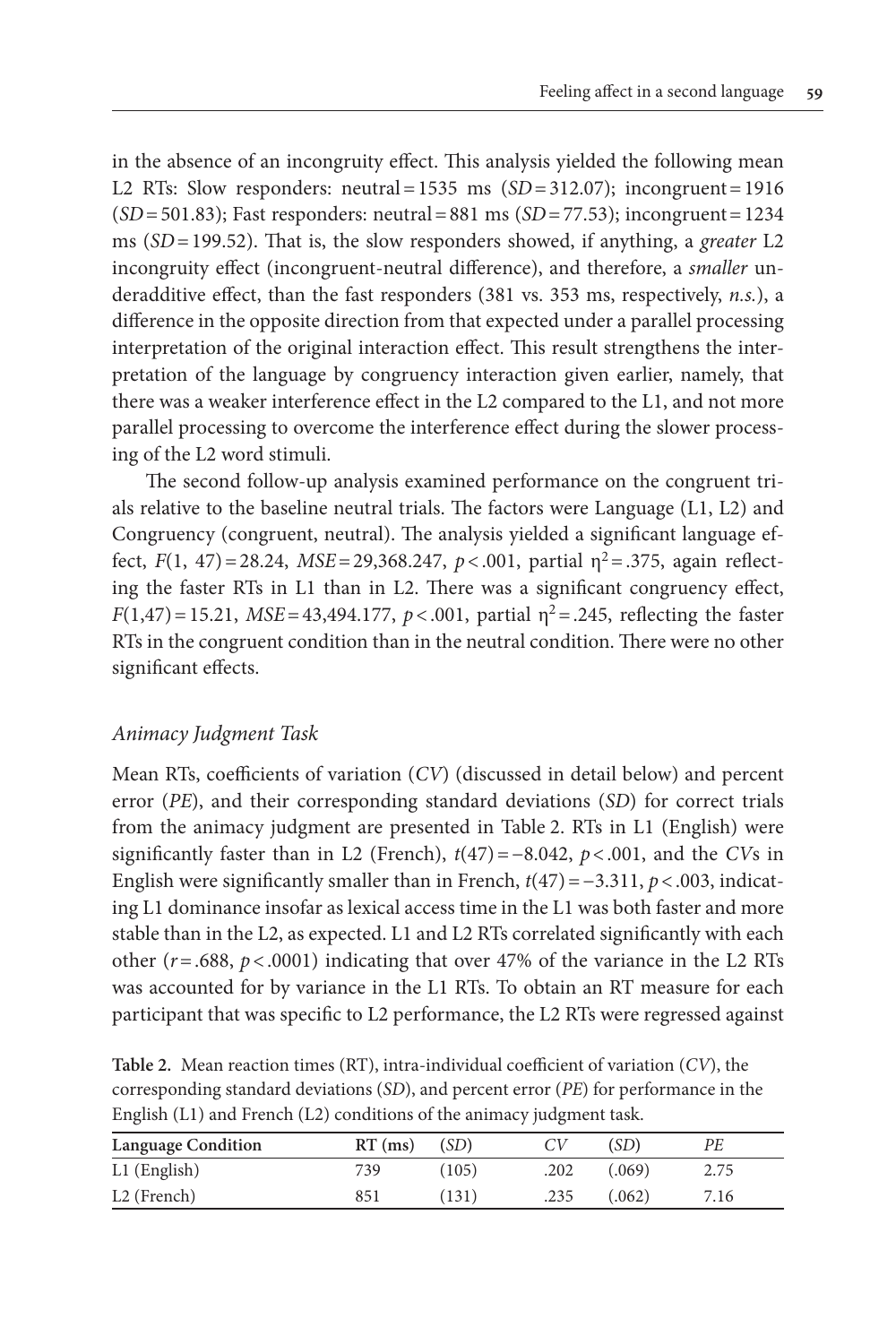the L1 RTs and the residuals saved as L2-specific RTs. Likewise, L1 and L2 CVs correlated significantly with each other ( $r = .429$ ,  $p < .003$ ) and residualized L2-specific CVs were similarly calculated for each participant. These L2-specific measures of general lexical access ability were used in the analyses reported below.

# Relation between affectively valent word processing and general lexical access proficiency

The next step investigated whether individual differences in lexical access proficiency, as reflected in the L2-specific residualized RT measures obtained in the animacy judgment task, were related to the automaticity of processing affectively valent L2 words, as reflected in the interference effects observed in the incongruent condition of the IAAT. Two correlations were computed, each with the L2-specific RT measure of lexical access proficiency as one of the two variables. The first correlation was with the L1-L2 differences in the size of the incongruency effects. This correlation was not statistically different from zero ( $r=-.24$ , n.s.), indicating that the greater automaticity of processing L1 word stimuli than L2 word stimuli in the IAAT was not related to general speed of L2 word recognition. This result failed to support the hypothesis that L2 general proficiency in word recognition speed accounts for the relative degree of automaticity in L2 affective word processing compared to the L1. A correlation conducted with the L2 (French) incongruity effect considered alone (as opposed to the L1-L2 differences in the effect) likewise yielded a nonsignificant result ( $r = .23$ , n.s.), again failing to support the hypothesis.

Segalowitz and Segalowitz (1993) (see also Segalowitz & Hulstijn, 2005) argued that whereas more efficient lexical access is likely in most cases to result in faster performance on a lexical access task, faster performance does not necessarily indicate more efficient lexical access. Individuals can differ in simple speed of processing without differing in how efficiently underlying processes are organized, but people whose underlying processes are more efficiently organized will respond faster. To disentangle speed from efficiency in performance on speeded tasks, Segalowitz and Segalowitz proposed that under certain circumstances a measure of RT stability provides a better index of processing efficiency than does the RT itself. An appropriate measure of RT stability to use in this case is a measure of intraindividual variability in RT, namely the coefficient of variation  $(CV)$  of a person's RT (the SD of RT divided by the mean RT for that individual). (See Wagenmakers & Brown, 2007, for discussion of the relationship between RT and the CV of RT. Also, see Hultsch, MacDonald, & Dixon, 2002, for related research using other measures of intra-individual RT variability in studies of individual differences in processing efficiency.) The lower an individual's CV value (that is, the smaller the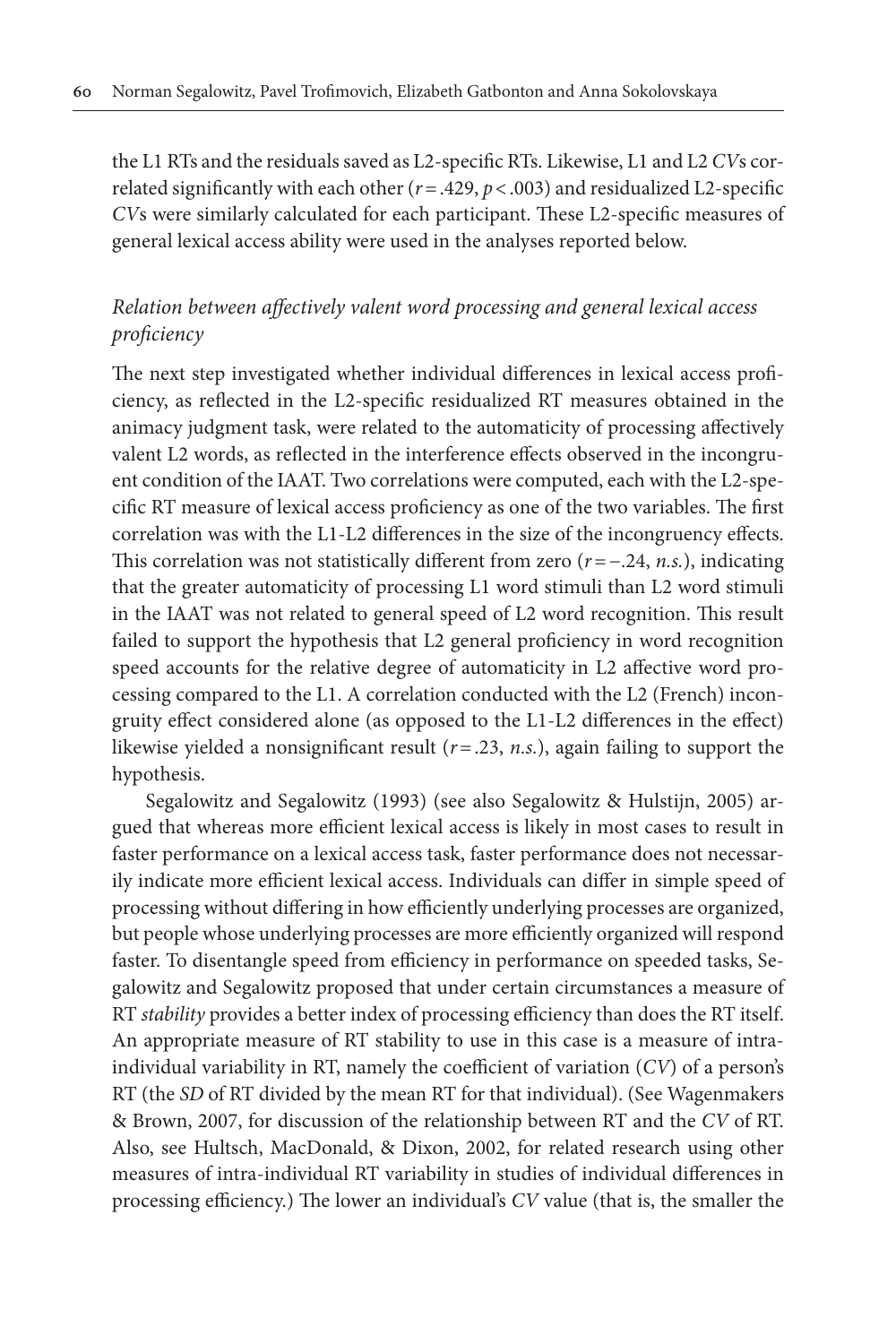SD per ms of RT), the more stable are the person's response times and hence more efficient (less "noisy") the processing.

Given the non-significant correlations reported earlier with the RT measure of L2-specific lexical access proficiency, the  $CV$  measures obtained from the animacy judgment task were used as another index of L2 processing ability (see Table 2). These L2 CV measures were residualized against the L1 measures to yield an L2specific CV measure of lexical access efficiency. A correlation was first calculated between the L2-specific RTs and L2-specific CVs (see Segalowitz & Hulstijn, 2005) to determine whether individual differences in lexical access processing speed were related to processing efficiency (and not simply to faster overall processing). This correlation was significant,  $r = .565$ ,  $p < .001$ , indicating that faster responders in the L2 were indeed more stable responders, even after taking into account performance in the L1, and hence the CV measure could be used as an index of processing efficiency.

The L2-specific CV measure was then correlated with the L1-L2 differences in the size of the incongruency effect. This correlation was non-significant ( $r=-.09$ , n.s.), indicating that the degree of automaticity of processing the L2 stimuli in the IAAT was not related to the level of general efficiency in processing L2 words. This result again failed to support the hypothesis that L2 general processing ability in word recognition accounts for the L1-L2 difference in degree of automaticity in L2 processing of affective stimuli in the IAAT. Next, a correlation was computed between the L2-specific CV measure and the incongruity effect in the L2 (French) considered alone. This correlation was statistically significant and in a positive direction ( $r = .457$ ,  $p < .002$ ), indicating — somewhat counter intuitively and certainly counter to the original hypothesis  $-$  that less efficient general L2 lexical access (larger L2-specific CV) was associated with more automatic processing of the affective word stimuli in the IAAT (greater incongruency effect). A follow-up correlation between the L2-specific  $CV$  measure and the magnitude of the L1 (English) incongruity effect considered alone also yielded a significant result ( $r = .306$ ,  $p$ <.04). This result was also unexpected because it indicated that more efficient lexical access in the L2 was associated with less automatic processing (smaller incongruency effects) in the L1.

#### **Discussion**

The results obtained in the IAAT supported the main hypothesis that processing affectively valent words in the L1 is automatic, at least in part, and that to the extent that it was also automatic in the L2 in these L1-dominant bilinguals, the automaticity was greater in the L1 than in the L2. The L1 results also confirmed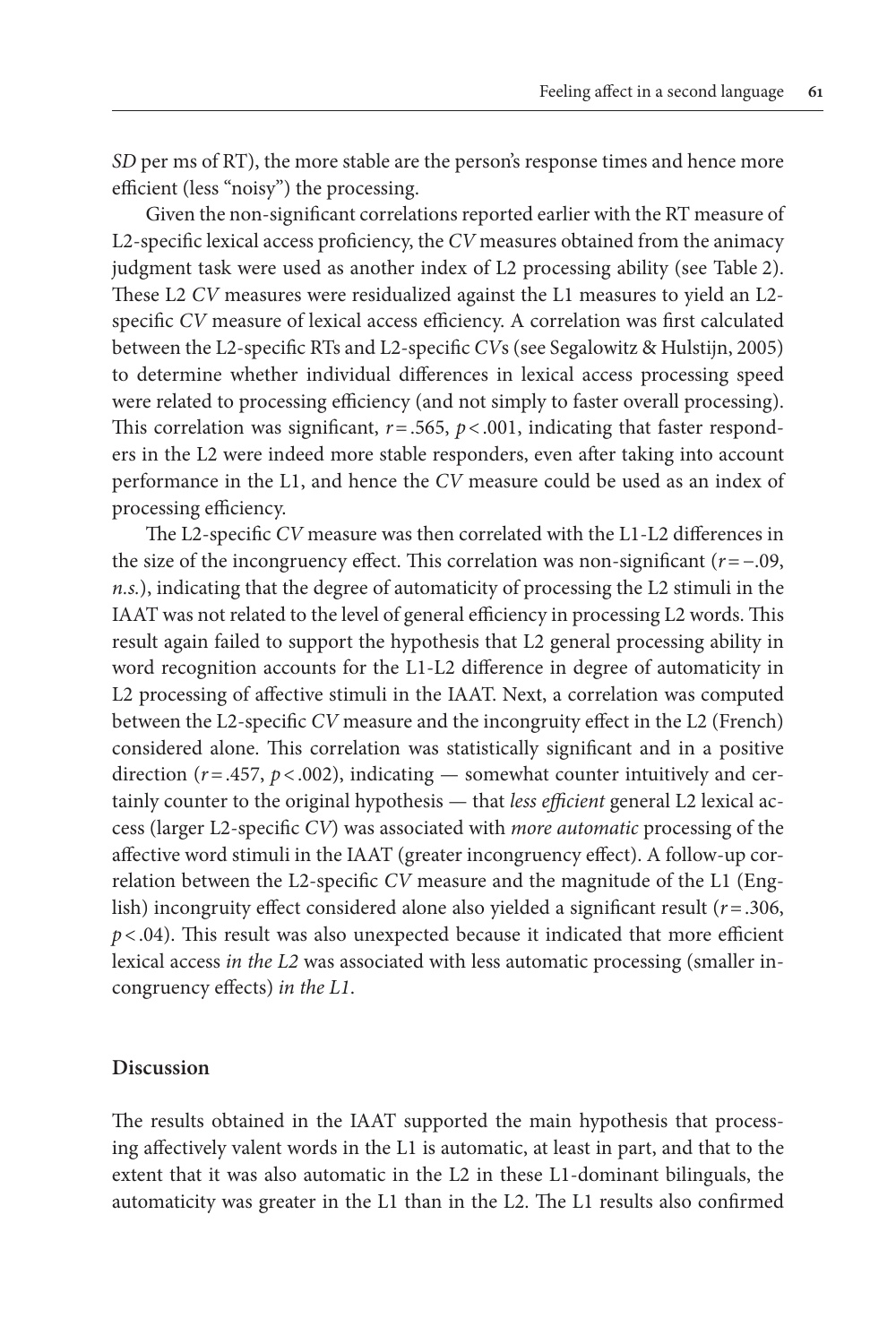the suitability of the IAAT for investigating how L2 users process affectively valent words. The results supporting these conclusions are now discussed in turn, followed by consideration of their implications for models of the bilingual lexicon.

The first important result concerns the use of the IAAT to study the processing of affectively valent words. As expected, the participants' response times on L1 word trials were slowest in the incongruent condition (the interference effect relative to the neutral condition), fastest in the congruent condition (the facilitation effect relative to the neutral condition), and intermediate in the neutral condition (baseline). The interference and facilitation effects were large, being 428 ms and 89 ms respectively. Together, these L1 effects provide a basic demonstration that the IAAT methodology is sensitive to the processing of affective information and allows for a fine-grained behavioural on-line index (RT) of the automatic nature of this processing. In terms of the processes involved, the results are consistent with the idea that affectively valent words and pictures of happy/sad faces and whole/ broken objects can give rise to implicit associations based on underlying affective elements. In the context of the IAAT, these shared elements became associated with response selection options (pressing the right or left key), resulting in facilitation or interference depending on the condition.

The second important result speaks directly to the main hypothesis regarding the impact of the affectively valent word stimuli in the L2. The data showed that in the incongruent condition there was a large L2 interference effect (324 ms), confirming the sensitivity of the IAAT to the affective valency of the stimuli. Moreover, this L2 interference effect was significantly smaller (by 104 ms) than the corresponding L1 interference effect indicating that, despite being able to accurately process affective valency, the participants were less automatic at doing so in the L2 than in the L1.

Both the L1 and L2 interference effects observed here indicate that *automatic* mechanisms underlie, in part at least, the processing of affective valence information. Only the operation of some immediate and relatively involuntary processes could be responsible for the interference effects obtained, given that the participants had no strategic reason to intentionally slow their responses in the incongruent condition but not in the other conditions. A similar case could be made for the facilitation effects in the congruent condition, but the argument is more compelling for the incongruent condition because the interference effects occurred despite the participants' effort to perform as rapidly as possible. Given that the interference effects were weaker in the L2 (coupled with the finding that this was not related to the generally slower processing in the L2) one is led to the conclusion that processing of a word's affective valence was less automatic in the L2. This result is consistent with general assumptions about L2 processing in L1-dominant bilinguals (that L2 words are processed less automatically), and is consistent with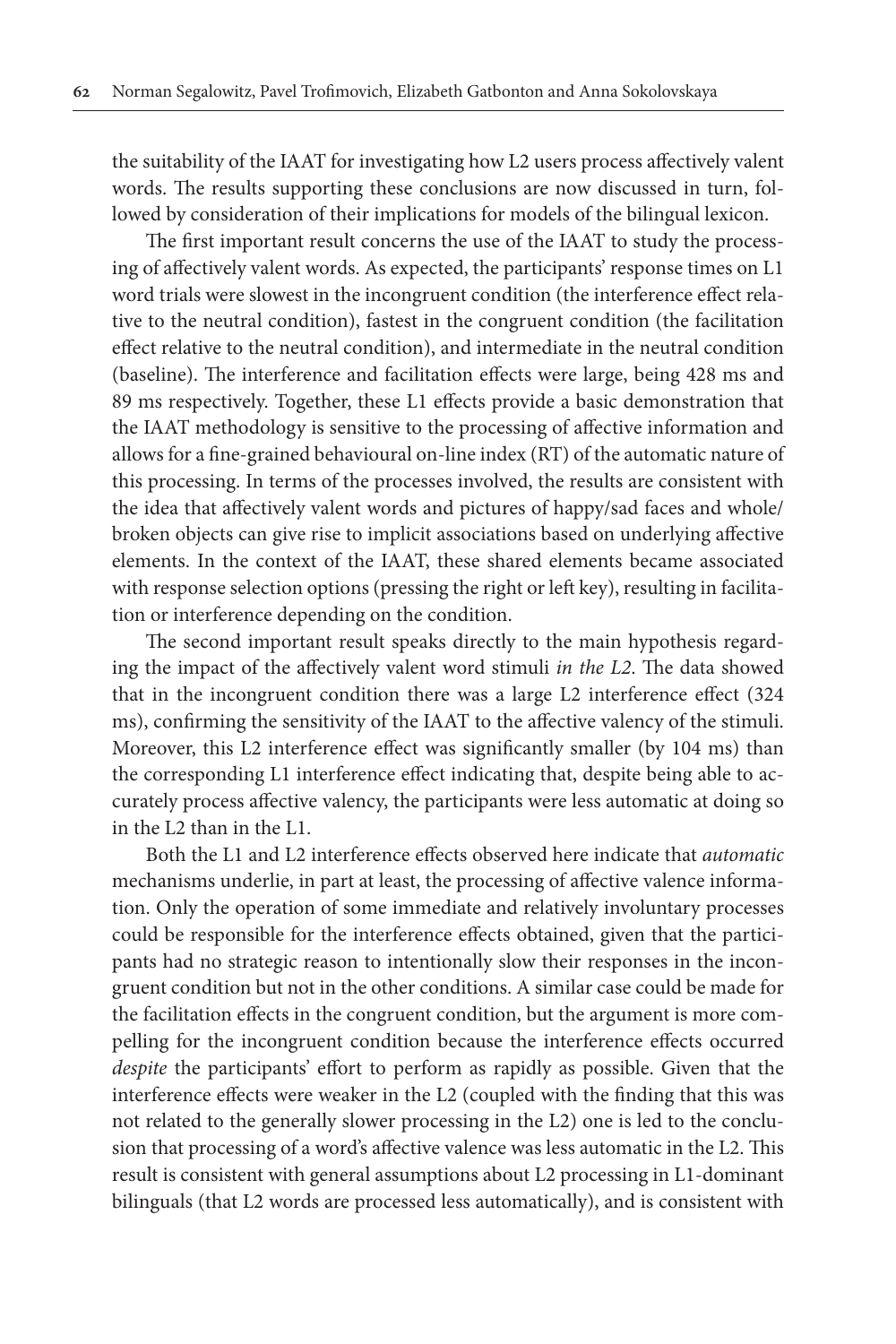the findings of Favreau and Segalowitz (1983) that even in highly skilled L2 readers, word recognition tends to be less automatic (ballistic) in the L2 than in the L1 (but see the discussion in the next paragraph). The present finding is consistent too with the idea that the affective valence of L2 words is experienced in a less immediate way (perhaps because of the reduced automaticity), as was proposed at the beginning of this report.

Now, on the one hand, the finding here of weaker automatic processing of L2 words with affective valence is consistent with previous findings of reduced automaticity in L2 word processing. On the other hand, some aspects of the findings pose a challenge. The present study included speed and efficiency measures of L2-specific lexical access for reading simple concrete nouns (general vocabulary). It was hypothesized that the more the L2 lexical access skills resembled those of L1, the less the L1 would dominate the L2 in terms of automatic processing of affectively valent words. This result was not obtained; the correlation was near zero. Thus, whereas the processing of affectively valent words was more automatic in the L1 than in the L2, there appears to be no necessary link between this and a person's general ability in L2 word processing. On the contrary, the finding indicates the possibility that processing the affective valence of words is a skill separate from general word recognition. Put another way, affectively valent L2 words and general vocabulary may each start out being processed less automatically than corresponding words in the L1, but each can have its own developmental trajectory, and the gap between the L1 and L2 in the processing of affectively valent words need not parallel the gap in the processing of other words. This raises important questions about what kinds of experiences, then, will lead to the automatization of processing L2 affective information. The present study did not address this question, but it would appear that the IAAT might be a useful instrument to use in future research on this topic.

The present study yielded another interesting result that may have implications for an understanding about the bilingual mental lexicon. The results so far appear to be compatible with models of the developing bilingual mental lexicon that claim that the links between L2 words and their underlying conceptual representations are weaker than for L1 words, or that hold that L2 words are linked to an underlying conceptual representation via translation through the L1 (e.g., the Revised Hierarchical Model; Kroll & Stewart, 1994). In the present study, it was expected that the automaticity of processing affectively valent L2 words would be related to their L2 lexical access abilities in general. The data did not support this view. Measures of L2-specific speed of general lexical access were unrelated to the automaticity of processing affectively valent L2 words. Moreover, a measure of efficiency of L2 lexical access (in contrast to speed of access) did yield a significant relationship, but one in the opposite direction to that expected. Second language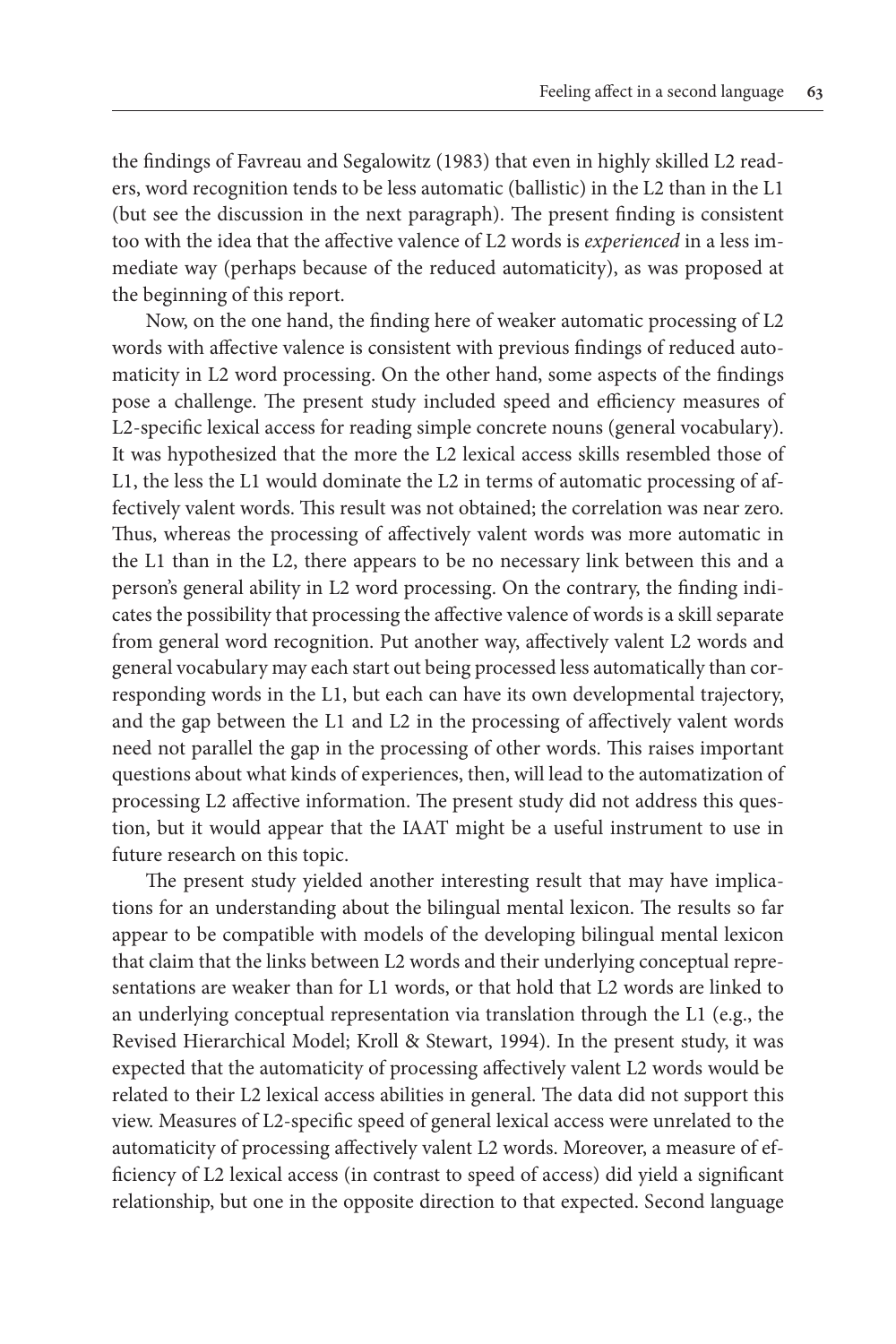users with superior L2 lexical access abilities (as reflected by the L2-specific CV measure of lexical access efficiency) showed weaker L2 interference effects (less automaticity) in the incongruent condition. This result is not consistent with at least two possibilities about the organization of the L2 mental lexicon. First, it is not consistent with the idea that L2 lexical access proficiency develops by strengthening L2-L1 translation links (indeed, most current models of the L2 mental lexicon also reject this idea; for reviews see Dijkstra, 2005; Kroll & Tokowicz, 2005; Thomas & Van Heuven, 2005). This is because stronger L1-L2 links should result in more, not less, automaticity effects. However, the results are also not consistent with the idea that, as direct links between L2 words and their underlying conceptual representations become stronger, cross language links become correspondingly weaker (as is proposed in the Revised Hierarchical Model; Kroll & Stewart, 1994). Again, stronger L2-concept links with weakened L1-L2 links should also result in more, not less, automaticity effects, the opposite of what was found.

The present study also found that the measure of L2-specific processing efficiency correlated positively with interference effects in the  $L1$ . This was surprising, because one would not expect a priori that the automaticity of processing affectively valent L1 words would be influenced by a person's L2 proficiency. Nevertheless, this result can perhaps be reconciled in terms of current models of the bilingual lexicon (Dijkstra, 2005; Kroll & Tokowicz, 2005; Thomas & Van Heuven, 2005). Many studies using priming, lexical decision and word association techniques have found evidence that the lexicon in L2 users is integrated across the L1 and L2 as proficiency develops. Van Hell and Dijkstra (2002), for example, conducted a study involving word association and lexical decision with multilinguals who had different degrees of fluency in their L1, L2 and L3. The pattern of responses in the L1, as a function of how the L1 words were related to corresponding words in the L2 and L3 and to how fluent the participants were in these languages, led to the conclusion that "the language processing system of multilinguals is profoundly nonselective with respect to language" (p. 786). Dijkstra (2005) and Dong, Gui, and MacWhinney (2005) came to similar conclusions. The upshot of this is that the greater a person's proficiency in the L2, the more one can expect there to be some kind of integration of the lexicon across languages.

Such integration might underlie the unexpected association between greater L2 lexical access proficiency with smaller interference effects in the IAAT. When words are encountered, presumably both language-based representations (e.g., information about phonology, grammatical features of the word, and associations with other words) and general-conceptual representations (features of meaning that are not necessarily language based) are activated. These together comprise the overall meaning representation of the word. When the L1 and L2 lexicons are highly integrated, the result is a representation for the encountered word that is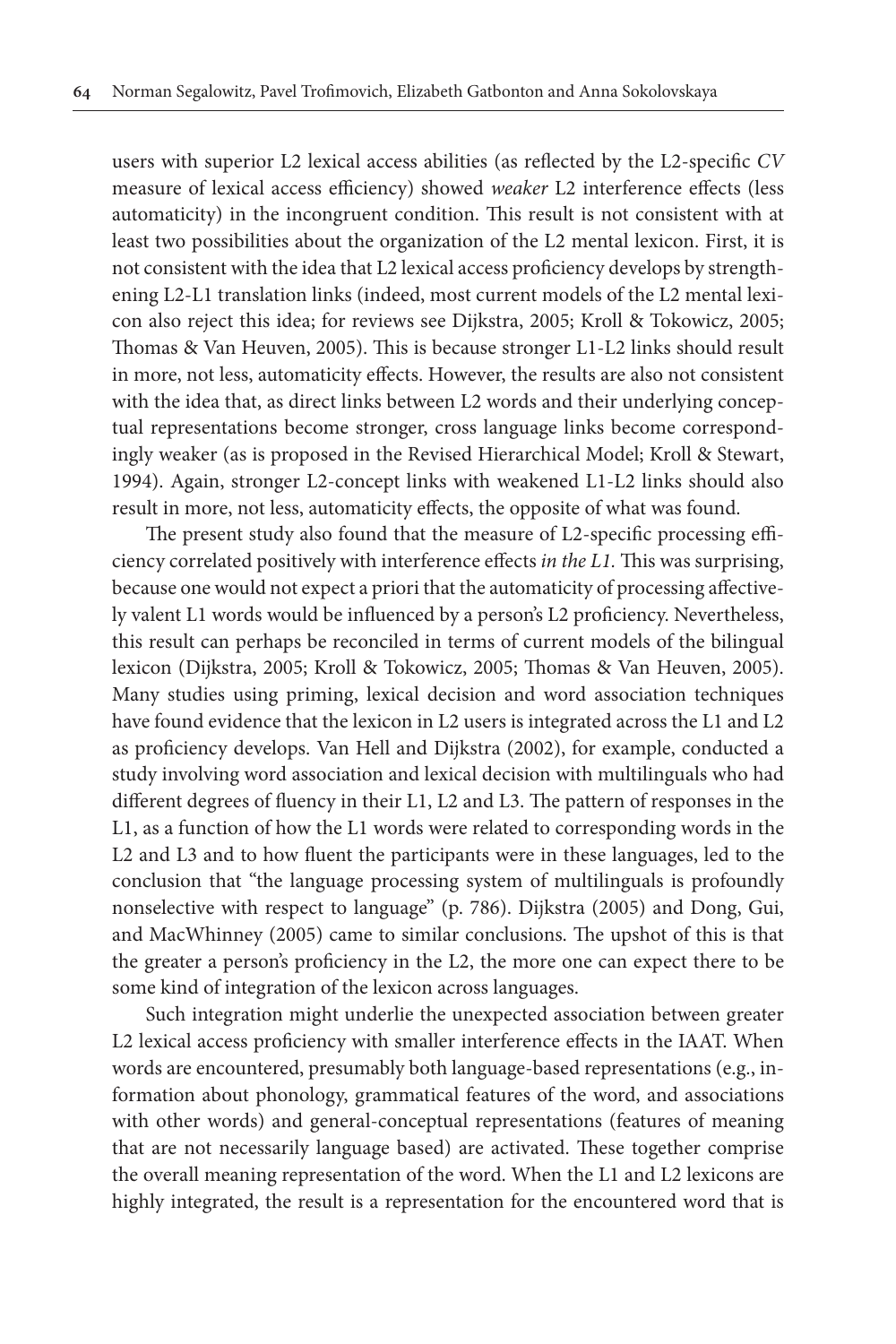larger and richer overall than when the L1 and L2 lexicons are much less integrated. This richer representation is, in turn, highly distinguishable from the partially overlapping representations activated by picture stimuli. By contrast, when the L1 and L2 lexicons are not highly integrated, the result is a representation that is less rich overall and hence less distinguishable from partially overlapping pictureactivated representations. The result is that in L2 users with more fully integrated  $lexicons$  — those who are more proficient in the  $L2$  — there will be less overall similarity between the representations activated on word trials than on picture trials, and consequently less competition leading to response selection interference, and hence weaker incongruity effects.

For example, the L1 stimulus "a guilty mother" presumably activates a number of general conceptual elements that underlie its meaning, including elements referring to the presence of something bad. These elements make "guilty" a negative expression (see, e.g., Wierzbicka, 1999, p. 121, for an analysis of "guilty"). A picture of a sad face will activate these and related elements that refer to something bad because these are inherent in the meaning of sad (see, for example, Wierzbicka, 1996, p. 180). Conflicting left-right panel press responses are associated with these shared elements, giving rise to the interference effect observed in the incongruent condition. However, in L2 users with a highly integrated mental lexicon, the L1 expression will have multiple connections to the L2 words (and vice versa) and therefore the underlying L1 representation will also be richer than it would be otherwise, and hence more distinguishable from a corresponding picture-activated representation. This distinctiveness makes it easier to overcome any stimulusresponse interference that might arise, resulting in a weaker incongruity effect in the L1. However, interference effects will nevertheless be observed, because some response selection conflict still exists. Moreover, the L1-L2 difference in the size of the interference effect will not necessarily vary with L2 proficiency, because both L1 and L2 words will be affected in the same general way. What does change is that the L2 user with the more fully integrated lexicon will show weaker interference effects overall, and in both language conditions.

#### **Summary and conclusions**

The present study yielded three important results about the nature of cross-language differences in the processing of affectively valent words. First, as hypothesized, the incongruity effect for affectively valent words was significantly weaker in the L2 than in the L1. This incongruity effect stemmed from making judgments about pictures of happy and sad faces under conditions that gave rise to immediate and relatively involuntary interference with response selection on word trials.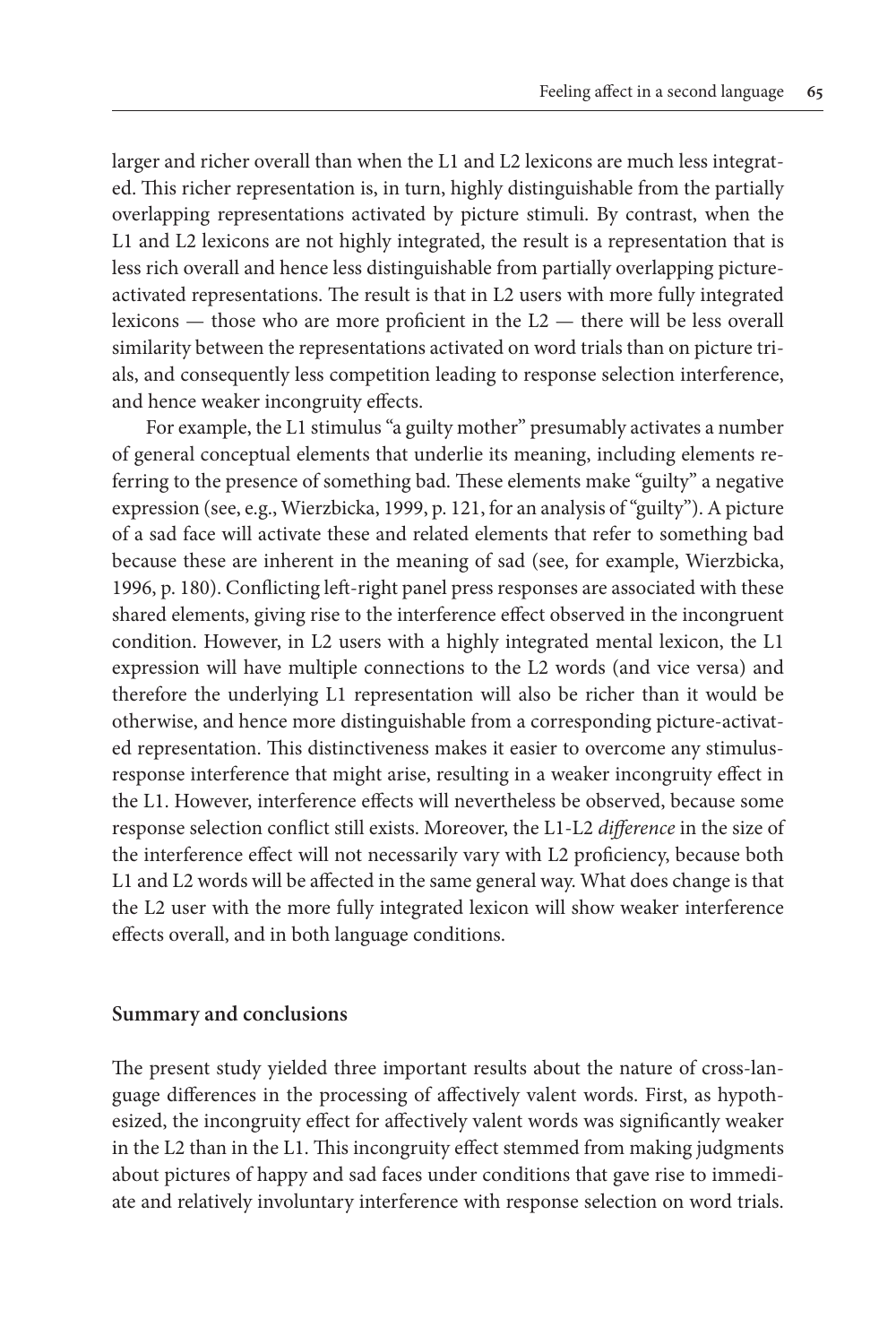Because happy and sad faces can be considered to be basic emotional stimuli (Ekman, 1992; Wierzbicka, 1999, Chapter 4), this outcome supports the idea that processing affect in word meaning is itself automatic, and in these participants, it was automatic (to some extent at least) in both their languages. This interference arising from this automatic processing served here as an operational definition of the "psychological impact" of affectively valent words on the participants. Thus, the first conclusion is that cross-language differences in feeling the affect expressed by words rests, in part at least, on differences with which these words are processed automatically in the L1 and L2, and that in the L2, the processing of affect is less automatic.

The second important finding is that the result just described was not itself directly associated with how proficient the L2 users were in processing L2 word meaning in general. The relevant evidence for this is the near-zero correlation between the magnitude of the word/picture interference effects in the L2 and L2specific measures of word recognition skills for general vocabulary. This result is interesting because it suggests that the ability to process general vocabulary does not necessarily carry with it a corresponding ability to process affectively valent words and that therefore the ability to process affectively valent words is a special skill, separate from general vocabulary skills. Perhaps to acquire a high level of proficiency in processing words with affective valence one needs direct, personal experiences in which the affective content of words are genuinely "felt" during real communicative exchanges. Simply encountering words in print or in casual conversation may not be sufficient for such words to acquire full affective impact. Pavlenko (2005, p.142; see Koven, 2006) alludes to this possibility in a discussion about a fluent L2 speaker of Portuguese whose "anger repertoire lacks richness and sophistication because her peer socialization  $-$  and thus arguing, fighting and quarreling  $-$  took place mainly in French". The present results suggest that if instructed language acquisition is to address the problem of developing sensitivity to the affective dimensions of word meaning, it will be important to focus on automatizing the processing of affect in the L2 in social, genuinely communicative, and highly contextualized environments (see Gatbonton & Segalowitz, 2005).

The final result was the unexpected finding that the interference effect in the L1 (and in the L2 as well) *decreased* with increasing levels of L2 proficiency. This result was interpreted in terms of the increasing integration of the L1 and L2 lexicons as the L2 user becomes more proficient. The implication is that the L1, by being embedded in a more integrated lexicon, functions differently than before (see, for example, Cook, 2003; Pavlenko, 2003). Future research could explore this further, using an implicit affect association task like the one used here, to document subtle but real changes in the L1 resulting from increasing mastery of the L2. The result of such research could broaden considerably our understanding of the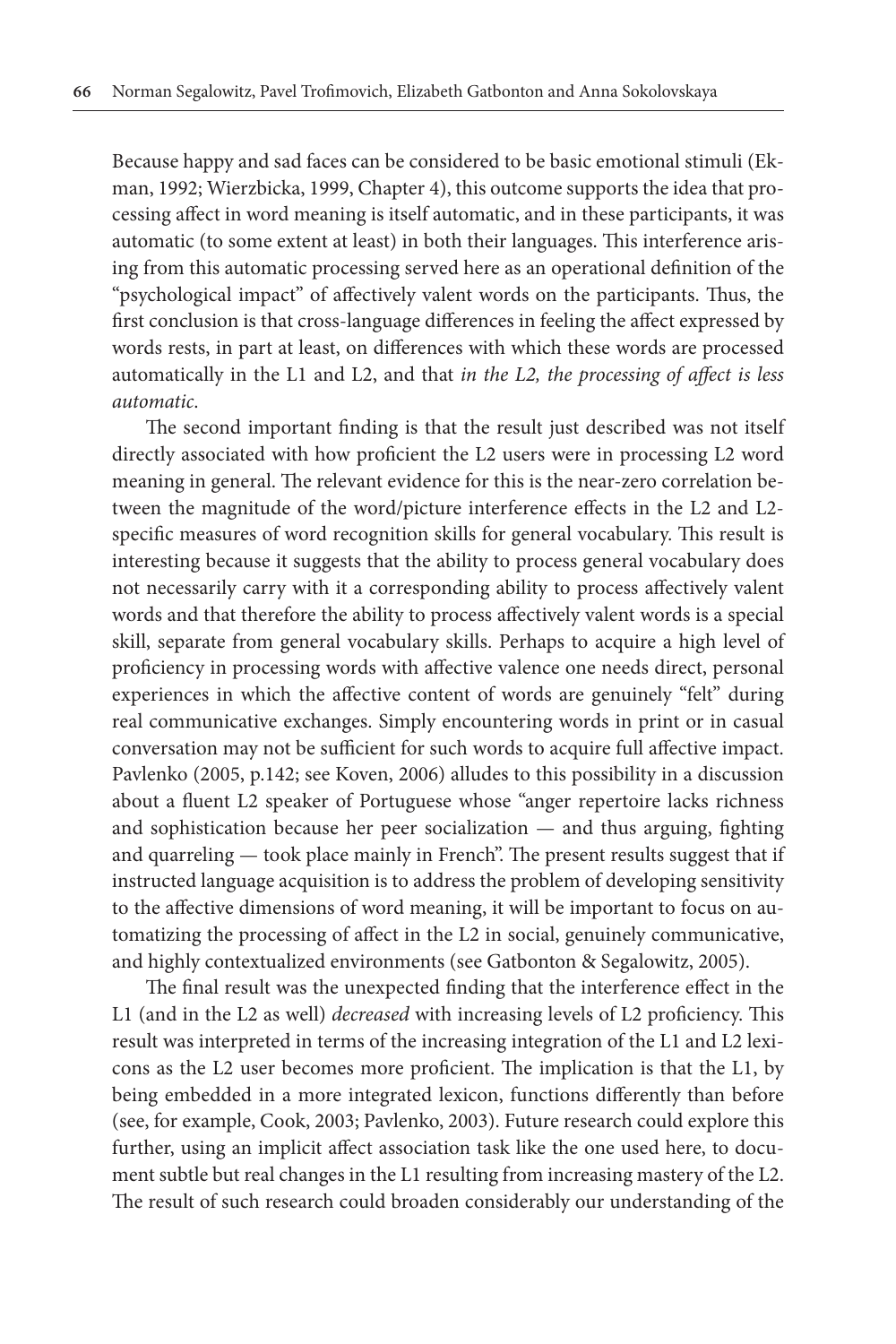way the L1 and L2 lexicons interact and how that interaction changes as a function of different kinds of acquisition experience.

#### **Note**

\* The authors especially thank Adam Christian for his assistance with PsyScope and Eric Gloutnay for assistance with Photoshop. This research was made possible through grants to the first author from the Natural Science and Engineering Research Council of Canada, the Social Science and Humanities Research Council of Canada, the Fonds québécois de la recherche sur la société et la culture (Volet regroupement stratégique & Volet équipe) and support to the Centre for the Study of Learning and Performance.

The authors can be reached by e-mail at: [norman.segalowitz@concordia.ca,](mailto:norman.segalowitz@concordia.ca) pavel.trofi[movich@concordia.ca](mailto:pavel.trofimovich@concordia.ca), [elizabeth.gatbonton@concordia.ca](mailto:elizabeth.gatbonton@concordia.ca) and (Anna Sokolovskaya) [a.sokolo@](mailto:a.sokolo@gmail.com) [gmail.com.](mailto:a.sokolo@gmail.com)

## **References**

- Altarriba, J. (2003). Does cariño equal "liking"? A theoretical approach to conceptual nonequivalence between languages. International Journal of Bilingualism, 7, 305–322.
- Altarriba, J. (2006). Cognitive approaches to the study of emotion-laden and emotion words in monolingual and bilingual memory. In A. Pavlenko (Ed.), Bilingual minds: Emotional experience, expression, and representation (pp. 232–256). Clevedon, UK: Multilingual Matters.
- Altarriba, J., & Bauer, L. (2004). The distinctiveness of emotion concepts: A comparison between emotion, abstract, and concrete words. American Journal of Psychology, 117, 389–410.
- Altarriba, J., Bauer, L., & Benvenuto, C. (1999). Concreteness, context availability, and imageability ratings and word associations for abstract, concrete, and emotion words. Behavior Research Methods, Instruments, and Computers, 31, 578–602.
- Anooshian, J. L., & Hertel, T. P. (1994). Emotionality in free recall: Language specificity in bilingual memory. Cognition and Emotion, 8, 503–514.
- Cohen J.D., MacWhinney B., Flatt M., & Provost J. (1993). PsyScope: A new graphic interactive environment for designing psychology experiments. Behavioral Research Methods, Instruments, and Computers, 25, 257–271.
- Cook, V. (2003). Introduction: The changing L1 in the L2 user's mind. In V. Cook (Ed.), Effects of the second language on the first (pp.  $1-18$ ). Clevedon: Multilingual Matters.
- De Houwer, J. (2001). A structural and process analysis of the implicit association test. Journal of Experimental Social Psychology, 37, 443–451.
- De Houwer, J., & Eelen, P. (1998). An affective variant of the Simon paradigm. Cognition and Emotion, 12, 45–61.
- Dewaele, J.-M. (2006). Expressing anger in multiple languages. In A. Pavlenko (Ed.), Bilingual minds: Emotional experience, expression, and representation (pp. 118–151). Clevedon, UK: Multilingual Matters.
- Dewaele, J.-M., & Pavlenko, A. (2002). Emotion vocabulary in interlanguage. Language Learning, 52, 263–322.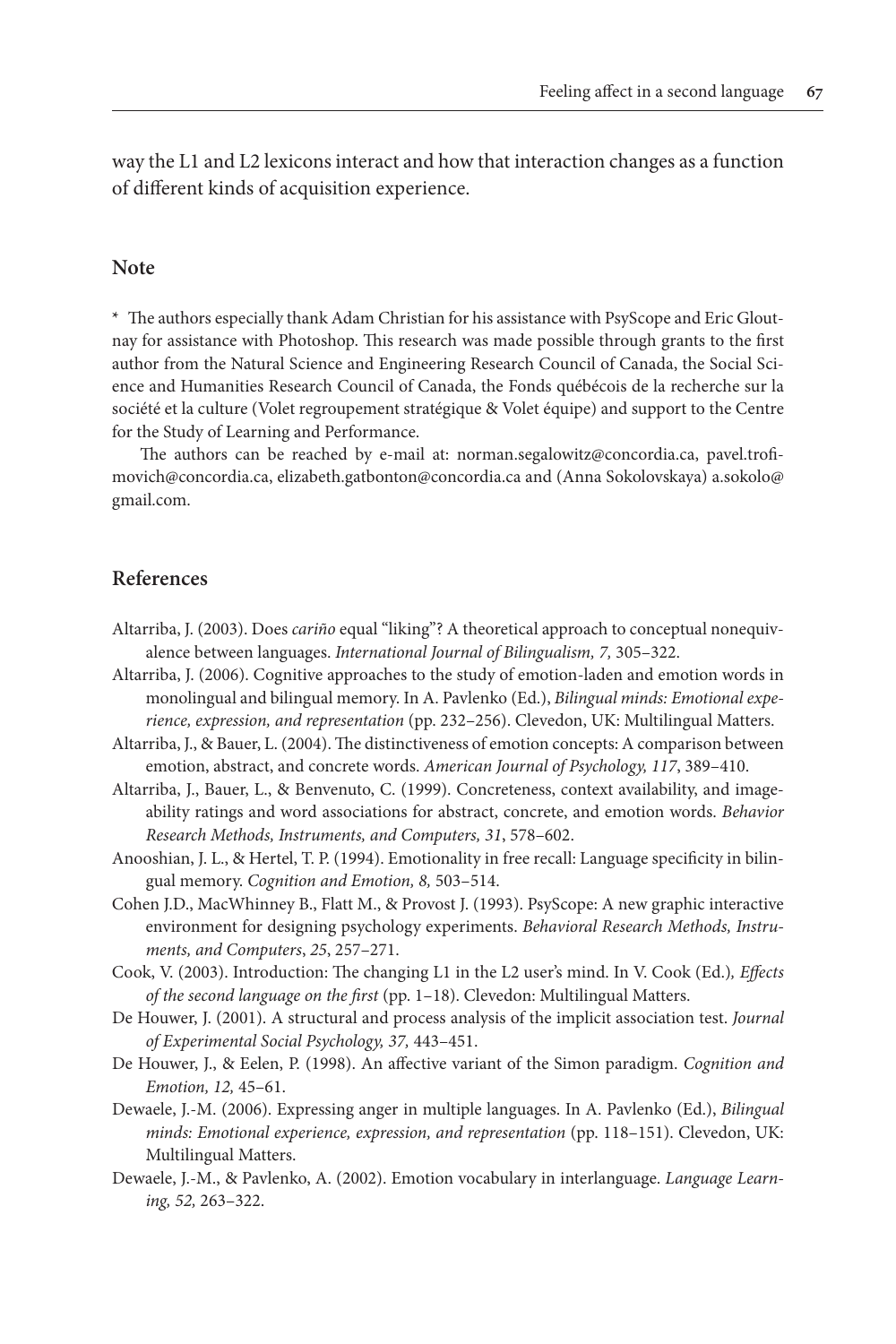- Dijkstra, T. (2005). Bilingual visual word recognition and lexical access. In J. F. Kroll & A. M. B. De Groot (Eds.), Handbook of bilingualism: Psycholinguistic approaches (pp. 179–201). Oxford, UK: Oxford University Press.
- Dong, Y., Gui, S., & MacWhinney, B. (2005). Shared and separate meanings in the bilingual mental lexicon. Bilingualism: Language and Cognition, 8, 221–238.
- Ekman, P. (1992). An argument for basic emotions. Cognition and Emotion, 6, 169–200.
- Favreau, M., & Segalowitz, N. (1983) Automatic and controlled processes in the first and second language reading of fluent bilinguals. Memory & Cognition, 11, 565-574.
- Ferguson, M., & Bargh, J. (2003). The constructive nature of automatic evaluation. In J. Musch & K. C. Klauer (Eds.), The psychology of evaluation (pp. 169-188). Mahwah N.J.: Lawrence Erlbaum Associates.
- Gatbonton, E., & Segalowitz, N. (2005). Rethinking communicative language teaching: A focus on access to fluency. Canadian Modern Language Review, 61, 325-353.
- Goddard, C., & Wierzbicka, A. (2002). Meaning and universal grammar. (2 volumes). Amsterdam: John Benjamins.
- Gonzalez-Reigosa, F. (1976). The anxiety arousing effect of taboo words in bilinguals. In C. Spielberger & R. Diaz-Guerrero (Eds.), Cross-cultural anxiety (pp. 89–105). Washington, DC: Hemisphere.
- Greenwald, A. G., McGhee, D.E., & Schwartz J. L. K. (1998). Measuring individual differences in implicit cognition: The implicit association test. Journal of Personality and Social Psychology, 74, 1464–1480.
- Harris, C. L., Ayçiçeği, A., & Gleason, J. B. (2003). Taboo words and reprimands elicit greater autonomic reactivity in a first language than in a second language. Applied Psycholinguistics, 24, 561–579.
- Harris, C. L., Gleason, J. B., & Ayçiçeği, A. (2006). When is a first language more emotional? Psychophysiological evidence from bilingual speakers. In A. Pavlenko (Ed.), Bilingual minds: Emotional experience, expression, and representation (pp. 257–283). Clevedon, UK: Multilingual Matters.
- Hultsch, D. F., MacDonald, S., & Dixon, R. (2002). Variability in reaction time performance of younger and older adults. Journal of Gerontology: Psychological Sciences, 57B, No. 2, 101–115.
- Jacobs, A., Chen, H., Karliner, L., Agger-Gupta, N., & Sutha, M. (2006). The need for more research on language barriers in health care: A proposed research agenda. The Milbank Quarterly, 84, 111–133.
- Jacoby, L. L. (1991). A process dissociation framework: Separating automatic from intentional uses of memory. Journal of Memory and Language, 30, 513–541.
- Johnson-Laird, P. N., & Oatley, K. (1989). The language of emotions: An analysis of a semantic field. Cognition & Emotion, 3, 81-123.
- Koriat, A., Levy-Sadot, R., & Edry, E. (2003). What do we know about what we cannot remember? Accessing the semantic attributes of words that cannot be recalled. Journal of Experimental Psychology: Learning, Memory, and Cognition, 29, 1095–1105.
- Koven, M. (2006). Feeling in two languages: A comparative analysis of a bilingual's affective displays in French and Portuguese. In A. Pavlenko (Ed.), Bilingual minds: Emotional experience, expression, and representation (pp. 84–117). Clevedon, UK: Multilingual Matters.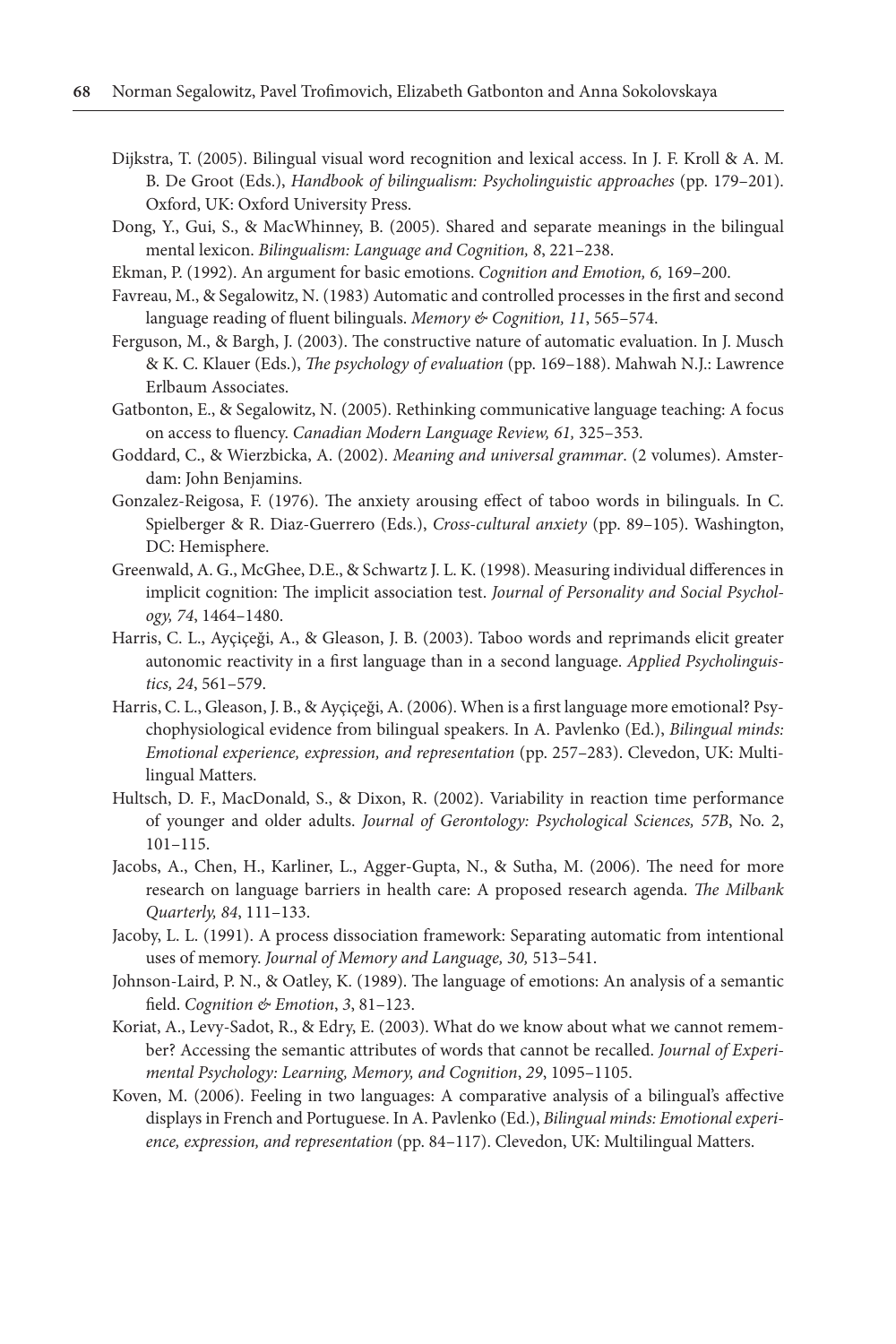- Kroll, J., & Stewart, E. (1994). Category interference in translation and picture naming: Evidence for asymmetric connections between bilingual memory representations. Journal of Memory and Language, 33, 149–174.
- Kroll, J., & Tokowicz, N. (2005). Models of bilingual representation and processing. In J. F. Kroll & A. M. B. De Groot (Eds.), Handbook of bilingualism: Psycholinguistic approaches (pp. 531–553). Oxford, UK: Oxford University Press.
- Morgan, R., & Heise, D. (1988). Structure of emotions. Social Psychology Quarterly, 51, 19–31.
- Neely, J. (1977). Semantic priming and retrieval from lexical memory: Roles of inhibitionless spreading activation and limited-capacity attention. Journal of Experimental Psychology: General, 106, 226–54.
- Osgood, C. E., Suci, G. J., & Tannenbaum, P. H. (1957). The measurement of meaning. Urbana, IL: University of Illinois Press.
- Pavlenko, A. (2002). Bilingualism and emotions. Multilingua, 21, 45–78.
- Pavlenko, A. (2003). 'I feel clumsy speaking Russian': L2 influence on L1 narratives of Russian L2 users of English. In V. Cook (Ed.), *Effects of the second language on the first* (pp.  $32-61$ ). Clevedon: Multilingual Matters.
- Pavlenko, A. (2005). Emotions and multilingualism. New York: Cambridge University Press.
- Segalowitz, N., & Frenkiel-Fishman, S. (2005). Attention control and ability level in a complex cognitive skill: attention-shifting and second language proficiency. Memory & Cognition, 33, 644–653.
- Segalowitz, N., & Hulstijn, J. (2005). Automaticity in bilingualism and second language learning. In J. F. Kroll & A. M. B. De Groot (Eds.), Handbook of bilingualism: Psycholinguistic approaches (pp. 371–388). Oxford, UK: Oxford University Press.
- Segalowitz, N., & Segalowitz, S. (1993). Skilled performance, practice, and the differentiation of speed-up from automatization effects: Evidence from second language word recognition. Applied Psycholinguistics, 14, 369–385.
- Sutton, M., Altarriba, J., Gianco, J., & Basnight-Brown, D. (2007). The automatic access of emotion: Emotional Stroop effects in Spanish-English bilingual speakers. Cognition and Emotion, 21, 1077–1090.
- Thomas, M., & Van Heuven, W. (2005). Computational models of bilingual comprehension. In J. F. Kroll & A. M. B. De Groot (Eds.), Handbook of bilingualism: Psycholinguistic approaches (pp. 202–225). Oxford, UK: Oxford University Press.
- Van Hell, J., & Dijkstra, T. (2002). Foreign language knowledge can influence native language performance in exclusively native contexts. Psychonomic Bulletin & Review, 9, 780-789.
- Wagenmakers, E.-J., & Brown, S. (2007). On the linear relation between the mean and the standard deviation of a response time. Psychological Review, 114, 830–841.
- Wierzbicka, A. (1992). Defining emotion concepts. Cognitive Science, 16, 539-581.
- Wierzbicka, A. (1996). Semantics: Primes and universals. Oxford: Oxford University Press.
- Wierzbicka, A. (1998). "Sadness" and "anger" in Russian: The non-universality of the so-called "basic human emotions". In A. Athanasiadou & E. Tabakowska (Eds.), Speaking of emotions: Conceptualisation and expression (pp. 3–28). Berlin: Mouton de Gruyter.
- Wierzbicka, A. (1999). Emotions across languages and cultures: Diversity and universals. Paris: Cambridge University Press.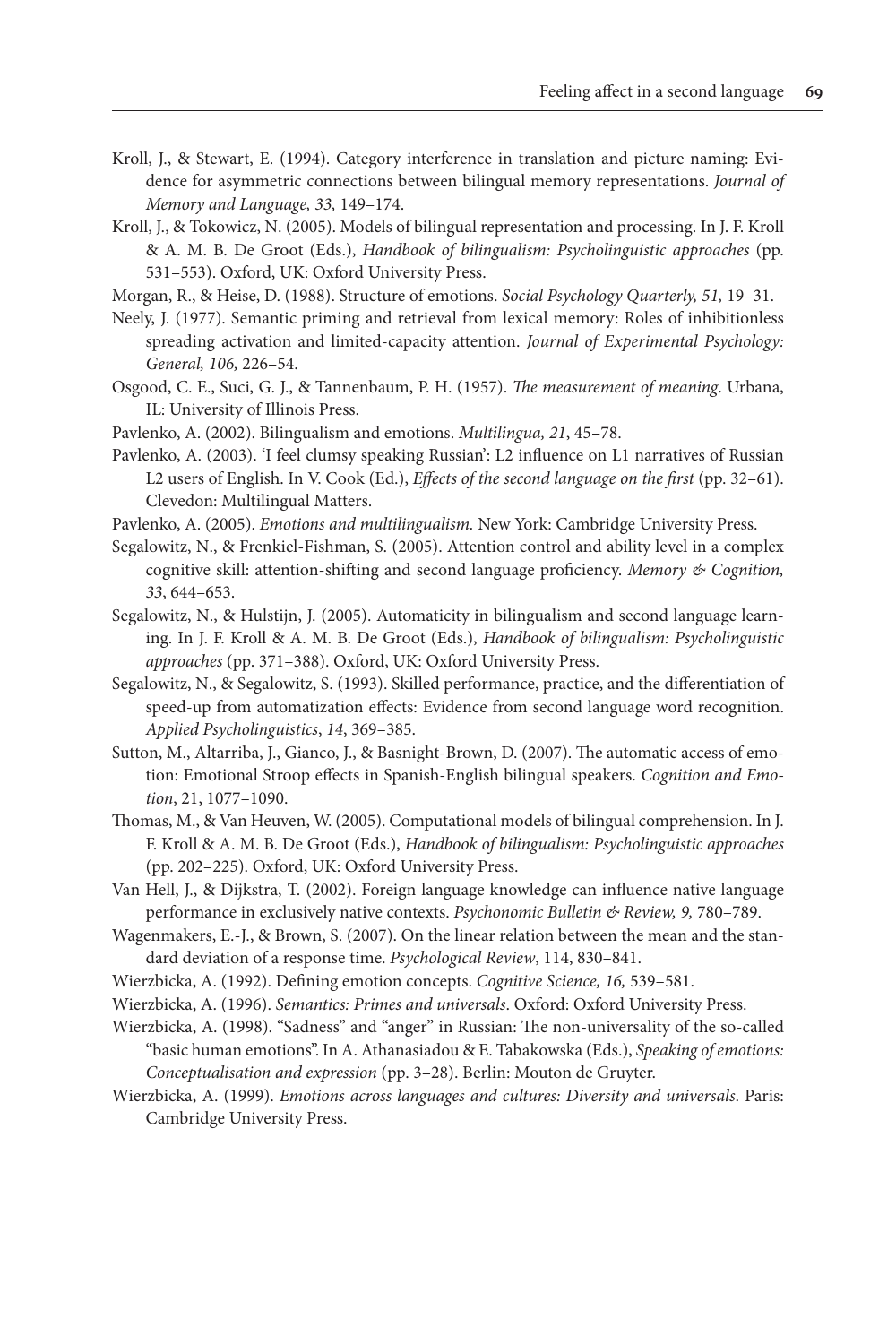#### Author's address

Norman Segalowitz Department of Psychology, Concordia University, 7141 Sherbrooke Street West, Montréal, Québec, CANADA H4B 1R6

[norman.segalowitz@concordia.ca](mailto:norman.segalowitz@concordia.ca)

# **Appendix A. Stimuli used in the animacy judgment task for assessing efficiency of lexical access**

English Test: aunt, baby, bee, boy, cow, daughter, eagle, fish, flower, fox, frog, gentleman, goat, guest, horse, knight, lady, lobster, manager, mosquito, parrot, person, pig, sheep, sister, son, spider, spouse, squirrel, tourist, trout, woman; bag, bed, bench, boat, car, chair church, closet, cotton, cup, door, exit, fence, floor, football, fork, hammer, hat, key, knife, plastic, road, rope, rug, school, skirt, soap, sock, tool, violin, watch, window

English Warm-up: camel, monkey, musician, queen; ceiling, lock, nail, store

French Test: âne 'donkey', canard 'duck', chat 'cat', chien 'dog', copain 'friend', coq 'rooster', cygne 'swan', enfant 'child', étudiant 'student', fourmi 'ant', frère 'brother' grand-père 'grandfather', homme 'man', infirmière 'nurse', insecte 'insect', lapin 'rabbit', loup 'wolf', mère 'mother', neveu 'nephew', oiseau 'bird', oncle 'uncle', ours 'bear', papillon 'butterfly', père 'father', poule 'hen', professeur 'teacher', roi 'king', rouge-gorge 'robin', saumon 'salmon', tigre 'tiger', tortue 'turtle', ver 'worm'; aéroport 'airport', assiette 'plate', auberge 'inn', avion 'airplane', banque 'bank', boisson 'drink', bouilloire 'kettle', bouton 'button', canot 'canoe', ceinture 'belt', chandail 'sweater', chemise 'shirt', chocolat 'chocolate', colline 'hill', cravate 'tie', cuillère 'spoon', cuisine 'kitchen', entrée 'entrance', horloge 'clock', jouet 'toy', lait 'milk', manteau 'coat', métro 'subway', mouchoir 'handkerchief ', pneu 'tire', poche 'pocket', poêle 'stove', porcelaine 'china', ruban 'tape', serviette 'napkin', timbre 'stamp', verre 'glass'

French warm-up: acteur 'actor', crabe 'crab', débutant 'beginner', mouche 'fly'; bol 'bowl', cahier 'notebook', gâteau 'cake', sable 'sand'

# **Appendix B. Word stimuli with positive and negative valence used in the**  implicit affect association task.

English

positive: brave, careful, generous, gentle, kind, likeable, lively, loyal, open, pleasant, polite, proud, virtuous, warm, welcoming, wise negative: annoying, cold, disgusting, evil, guilty, hateful, insane, irritated, noisy, selfish, shameful, sick, stubborn, tiresome, ugly, worried